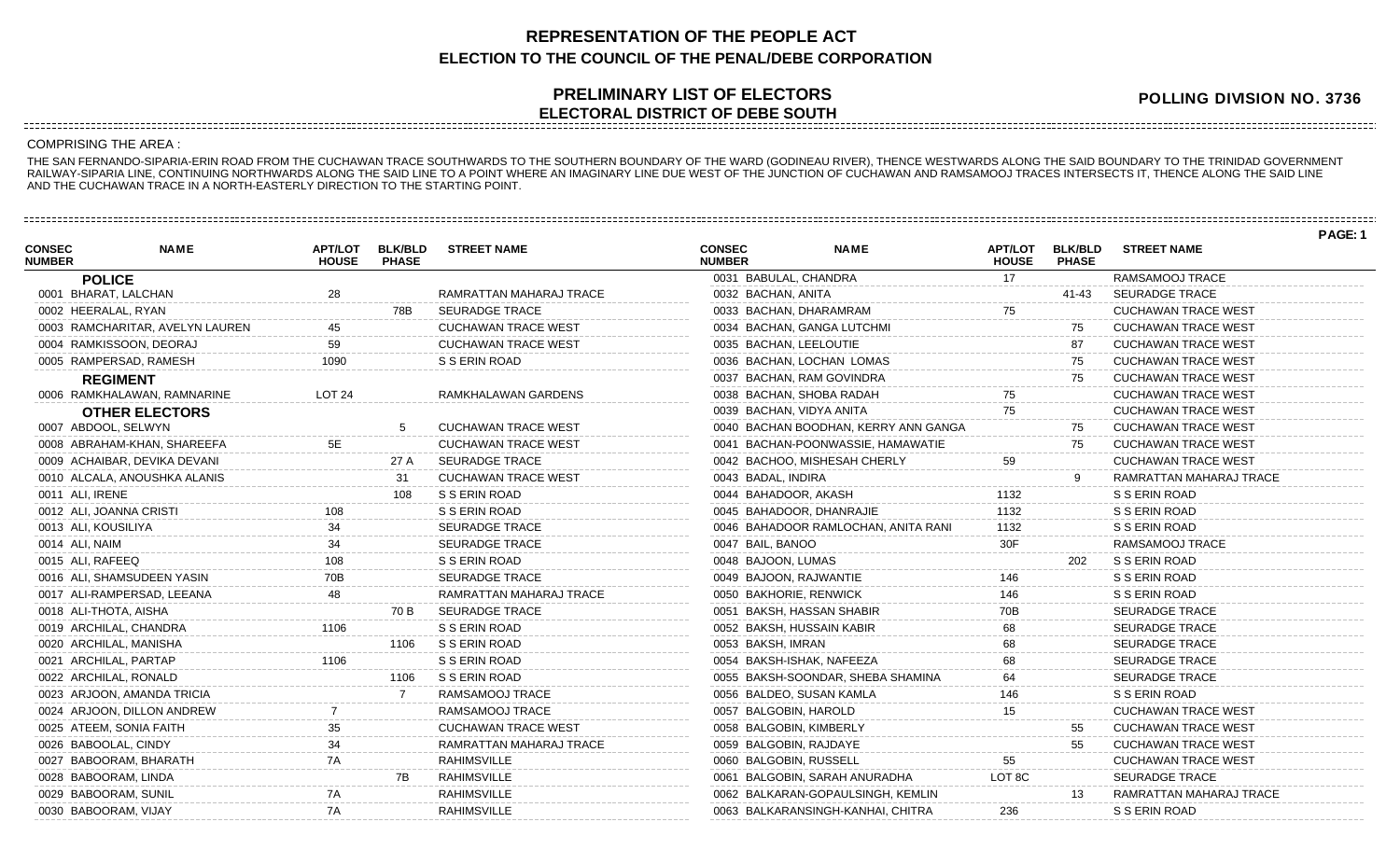| <b>CONSEC</b><br><b>NUMBER</b> | <b>NAME</b>                        | APT/LOT<br><b>HOUSE</b> | <b>BLK/BLD</b><br><b>PHASE</b> | <b>STREET NAME</b>         | <b>CONSEC</b><br><b>NUMBER</b> | <b>NAME</b>                         | <b>APT/LOT</b><br><b>HOUSE</b> | <b>BLK/BLD</b><br><b>PHASE</b> | <b>STREET NAME</b>         | <b>PAGE: 2</b> |
|--------------------------------|------------------------------------|-------------------------|--------------------------------|----------------------------|--------------------------------|-------------------------------------|--------------------------------|--------------------------------|----------------------------|----------------|
|                                | 0064 BALLANTYNE, KRISHENDAYE       | 49                      |                                | <b>CUCHAWAN TRACE WEST</b> | 0109 BHARAT, CHANKA            |                                     | 28                             |                                | RAMRATTAN MAHARAJ TRACE    |                |
|                                | 0065 BALLANTYNE, NELSON            |                         | 49                             | <b>CUCHAWAN TRACE WEST</b> | 0110 BHARAT, CHERYL            |                                     | 206A                           |                                | S S ERIN ROAD              |                |
| 0066 BALLANTYNE, TYRON         |                                    | 51                      |                                | <b>CUCHAWAN TRACE WEST</b> | 0111 BHARAT, MICHAEL           |                                     | 206A                           |                                | S S ERIN ROAD              |                |
|                                | 0067 BALLIRAM, BHEESHAM SHIVANAND  |                         | 1102                           | S S ERIN ROAD              |                                | 0112 BHARAT, MIKHAIL GOVINDA        | 206 A                          |                                | S S ERIN ROAD              |                |
|                                | 0068 BALLIRAM, GHANSHAM            | 1102                    |                                | S S ERIN ROAD              | 0113 BHARAT, NARINE            |                                     | 28                             |                                | RAMRATTAN MAHARAJ TRACE    |                |
| 0069 BALLIRAM, KHEMRAJ         |                                    | 1102                    |                                | S S ERIN ROAD              | 0114 BHARAT, NIKITA            |                                     |                                | 206A                           | S S ERIN ROAD              |                |
| 0070 BALLIRAM, REYNOLD         |                                    | 14                      |                                | RAMRATTAN MAHARAJ TRACE    | 0115 BHARATH, KAREN            |                                     | 210                            |                                | S S ERIN ROAD              |                |
|                                | 0071 BALLIRAM, SAVITA STACY        | 16                      |                                | RAMRATTAN MAHARAJ TRACE    | 0116 BHARATH, LUDIN            |                                     | 206A                           |                                | S S ERIN ROAD              |                |
|                                | 0072 BALLIRAM, SURUJDAYE           |                         |                                | RAMRATTAN MAHARAJ TRACE    | 0117 BHARATH, SELWYN           |                                     |                                |                                | RAMSAMOOJ TRACE            |                |
| 0073 BALLIRAM, WINSTON         |                                    | 14                      |                                | RAMRATTAN MAHARAJ TRACE    | 0118 BHARATH, SHARRON          |                                     | 206A                           |                                | S S ERIN ROAD              |                |
| 0074 BALROOP, AVINASH          |                                    | 30                      |                                | RAMSAMOOJ TRACE            | 0119 BHARATH, SHELDON          |                                     | 210                            |                                | S S ERIN ROAD              |                |
| 0075 BALROOP, KHIMRAJ          |                                    |                         | 30                             | RAMSAMOOJ TRACE            |                                | 0120 BHARATH, SHELLENE SHENELLE     |                                | 210                            | S S ERIN ROAD              |                |
|                                | 0076 BALROOP, NAVIN KRISHENDATH    |                         |                                | RAMSAMOOJ TRACE            |                                | 0121 BHARATH, SHELLEY-ANN KARINA    |                                | 210                            | S S ERIN ROAD              |                |
|                                | 0077 BANSRAJ, DEVANAND             |                         |                                | <b>CUCHAWAN TRACE WEST</b> | 0122 BHIM, INDRA QUARIE        |                                     | 65                             |                                | RAMSAMOOJ TRACE            |                |
|                                | 0078 BANSRAJ, HARDEO GLEN          |                         |                                | <b>CUCHAWAN TRACE WEST</b> | 0123 BHIM, KEVAUGHN            |                                     | 65                             |                                | RAMSAMOOJ TRACE            |                |
| 0079 BANSRAJ, VICKRAM          |                                    | 47                      |                                | <b>CUCHAWAN TRACE WEST</b> | 0124 BHIM, KRISHNA             |                                     | 65                             |                                | RAMSAMOOJ TRACE            |                |
|                                | 0080 BANSRAJ-BHARAT, AMY           |                         | 28                             | RAMRATTAN MAHARAJ TRACE    | 0125 BHIM, SANDRA              |                                     | 65                             |                                | RAMSAMOOJ TRACE            |                |
|                                | 0081 BASANT, CHANDROUTIE           |                         |                                | <b>CUCHAWAN TRACE WEST</b> | 0126 BHIM, SHANE               |                                     |                                | 65                             | RAMSAMOOJ TRACE            |                |
| 0082 BASDEO, ROXZANA           |                                    | 13                      |                                | <b>CUCHAWAN TRACE WEST</b> | 0127 BHIM, SHIVON              |                                     | 65                             |                                | RAMSAMOOJ TRACE            |                |
|                                | 0083 BASDEOSINGH, BRADLEY NARENDRA | 1108                    |                                | S S ERIN ROAD              | 0128 BHOLAI, ANNA              |                                     | 34                             |                                | RAMRATTAN MAHARAJ TRACE    |                |
|                                | 0084 BASDEOSINGH, BRANDON GOVINDA  | 1108                    |                                | S S ERIN ROAD              | 0129 BHOLAI, DEVINDRA          |                                     | 34                             |                                | RAMRATTAN MAHARAJ TRACE    |                |
|                                | 0085 BASDEOSINGH, NADIRA           | 1108                    |                                | S S ERIN ROAD              | 0130 BHOLAI, DINANAND          |                                     | 34                             |                                | RAMRATTAN MAHARAJ TRACE    |                |
|                                | 0086 BASDEOSINGH, ROBINDRANATH     | 1108                    |                                | S S ERIN ROAD              | 0131 BHOLAI, YUGANTIE MALA     |                                     | 34                             |                                | RAMRATTAN MAHARAJ TRACE    |                |
|                                | 0087 BASSANOO, ARNOLD BHISHAM      |                         | 27                             | <b>SEURADGE TRACE</b>      |                                | 0132 BHOLAI-SAMMY, NADIRA OMARDAYE  |                                |                                | S S ERIN ROAD              |                |
|                                |                                    |                         |                                |                            |                                |                                     | 1106A                          |                                |                            |                |
|                                | 0088 BASSANOO, DIANNE DHANWANTEE   | 27                      |                                | <b>SEURADGE TRACE</b>      |                                | 0133 BHULAWAN, DAVID JOSEPH         |                                |                                | RAMSAMOOJ TRACE            |                |
|                                | 0089 BASSANOO, SOBHASH             | 27                      |                                | <b>SEURADGE TRACE</b>      | 0134 BHULAWAN, TARA            |                                     |                                |                                | RAMSAMOOJ TRACE            |                |
| 0090 BASSINO, DEODATH          |                                    | 27                      |                                | <b>SEURADGE TRACE</b>      |                                | 0135 BHULAWAN-MC CLEAN, PAMELA RUTH |                                |                                | RAMSAMOOJ TRACE            |                |
|                                | 0091 BASSINOO, RAJENDRA            | 27                      |                                | <b>SEURADGE TRACE</b>      |                                | 0136 BHULAWAN-SANKAR, ELIZABETH ANN |                                |                                | RAMSAMOOJ TRACE            |                |
| 0092 BEEPATH, AVINASH          |                                    | 51                      |                                | RAMRATTAN MAHARAJ TRACE    | 0137 BHUNAISAR, LILOUTIE       |                                     | 60                             |                                | RAMSAMOOJ TRACE            |                |
| 0093 BEEPATH, CHRIS            |                                    |                         | 78A                            | <b>SEURADGE TRACE</b>      | 0138 BIFFNAH, RAWLE            |                                     | 25                             |                                | RAMRATTAN MAHARAJ TRACE    |                |
|                                | 0094 BEEPATH, CRYSTAL-LEE SEEMA    |                         | 51                             | RAMRATTAN MAHARAJ TRACE    | 0139 BIKHARRY, JOHNNY          |                                     | 60                             |                                | RAMSAMOOJ TRACE            |                |
| 0095 BEEPATH, DANNY            |                                    |                         | 85                             | <b>SEURADGE TRACE</b>      |                                | 0140 BIRJU, AVINASH DEOKIEPERSAD    |                                | 71                             | <b>CUCHAWAN TRACE WEST</b> |                |
| 0096 BEEPATH, DIANA            |                                    | 78 A                    |                                | <b>SEURADGE TRACE</b>      | 0141 BIRJU, DEOKIEPERSAD       |                                     | 71                             |                                | <b>CUCHAWAN TRACE WEST</b> |                |
|                                | 0097 BEEPATH, TERRY HEMANT         | 51                      |                                | RAMRATTAN MAHARAJ TRACE    |                                | 0142 BISNATH, ALBERT ANDREW         |                                | 5A                             | <b>CUCHAWAN TRACE WEST</b> |                |
| 0098 BEEPHAN, ANGELA           |                                    |                         | 78                             | RAMSAMOOJ TRACE            | 0143 BISNATH, EDWIN            |                                     | 102                            |                                | S S ERIN ROAD              |                |
| 0099 BEHARRY, BOODESH          |                                    |                         | 13                             | RAHIMSVILLE                | 0144 BISNATH, SIEW             |                                     |                                | 122                            | S S ERIN ROAD              |                |
|                                | 0100 BEKHARRY, ANNURADHA           |                         | 61A                            | RAMSAMOOJ TRACE            | 0145 BISSESSAR, ANGIE          |                                     | 30F                            |                                | RAMSAMOOJ TRACE            |                |
|                                | 0101 BEKHARRY, BARRY RICHARD       | 61A                     |                                | RAMSAMOOJ TRACE            | 0146 BISSESSAR, DHANRAM        |                                     | 30F                            |                                | RAMSAMOOJ TRACE            |                |
|                                | 0102 BEKHARRY, DEONARINE           | 61A                     |                                | RAMSAMOOJ TRACE            | 0147 BISSESSAR, MADRIE         |                                     | 60                             |                                | RAMSAMOOJ TRACE            |                |
| 0103 BEKHARRY, RENNIE          |                                    |                         | 61                             | RAMSAMOOJ TRACE            | 0148 BISSESSAR, TEENA          |                                     | 30F                            |                                | RAMSAMOOJ TRACE            |                |
|                                | 0104 BEKHARRY, RESHMA ROMA         | 61A                     |                                | RAMSAMOOJ TRACE            |                                | 0149 BISSOON-BISNATH, ALISON ERONIE | 5A                             |                                | <b>CUCHAWAN TRACE WEST</b> |                |
|                                | 0105 BEKHARRY, SHOOBHA             |                         | 61A                            | RAMSAMOOJ TRACE            | 0150 BOODLAL, MAHADEO          |                                     | 208A                           |                                | S S ERIN ROAD              |                |
|                                | 0106 BEKHARRY, STEPHEN NARINDRA    | 60                      |                                | RAMSAMOOJ TRACE            |                                | 0151 BOODLAL, NICHOLAS O'BRIEN      |                                | 208                            | S S ERIN ROAD              |                |
|                                | 0107 BENJAMIN, ROSANNA             |                         |                                | RAMRATTAN MAHARAJ TRACE    | 0152 BOODLAL, RYAN KEITH       |                                     | MM4 3/4                        |                                | S S ERIN ROAD              |                |
|                                | 0108 BENJAMIN-RAMLOGAN, SHARON     |                         |                                | RAMRATTAN MAHARAJ TRACE    |                                | 0153 BOODLAL, SHANE STEPHON         | 208                            |                                | S S ERIN ROAD              |                |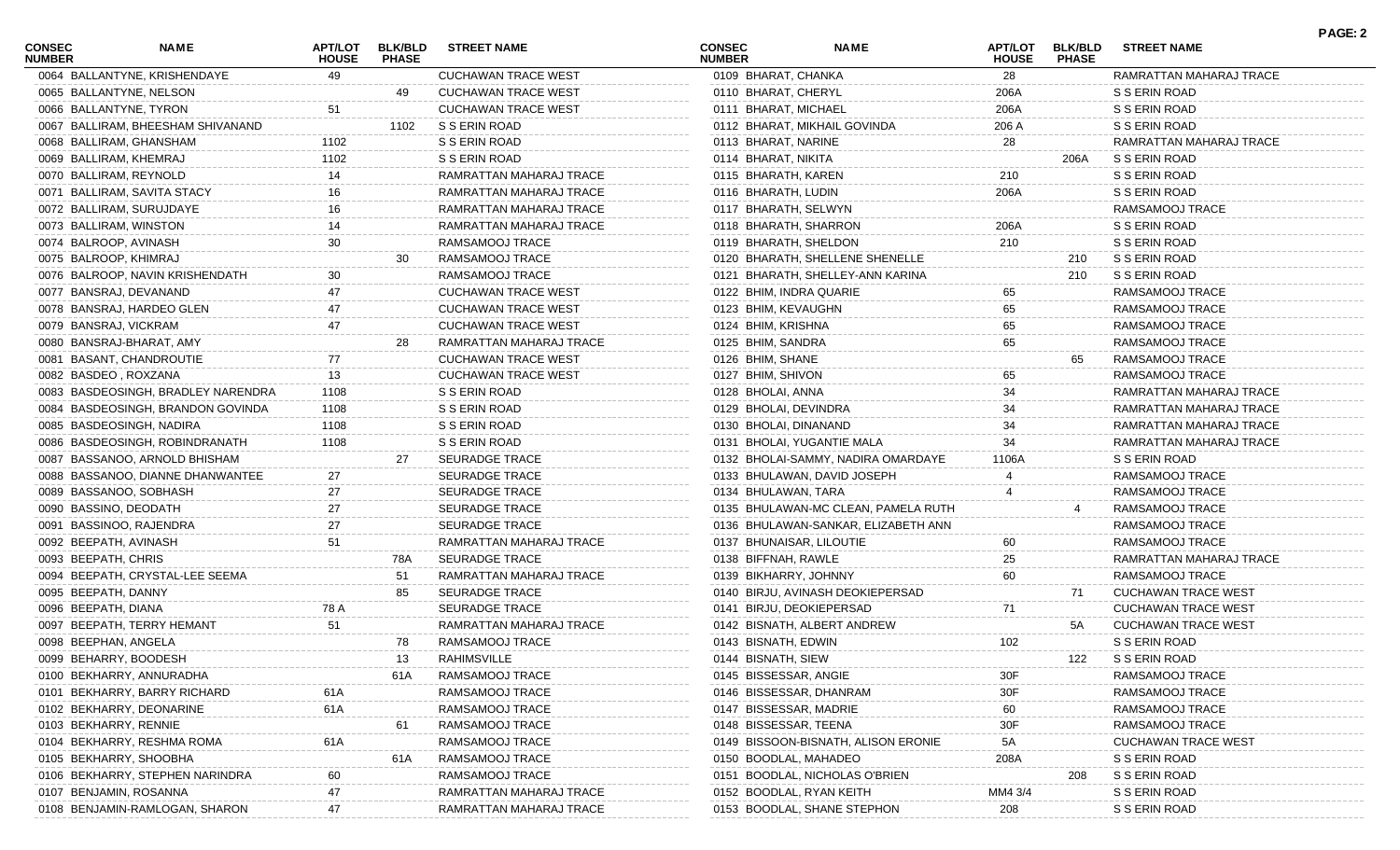| <b>CONSEC</b><br><b>NUMBER</b> | <b>NAME</b>                        | <b>APT/LOT</b><br><b>HOUSE</b> | <b>BLK/BLD</b><br><b>PHASE</b> | <b>STREET NAME</b>         | <b>CONSEC</b><br><b>NUMBER</b> | NAME                            | <b>HOUSE</b> | APT/LOT BLK/BLD<br><b>PHASE</b> | <b>STREET NAME</b>         |
|--------------------------------|------------------------------------|--------------------------------|--------------------------------|----------------------------|--------------------------------|---------------------------------|--------------|---------------------------------|----------------------------|
|                                | 0154 BOODLAL, SHIRLEY              | 208A                           |                                | S S ERIN ROAD              |                                | 0199 DABIDEEN, CARL DENNIS      | 19           |                                 | <b>SEURADGE TRACE</b>      |
|                                | 0155 BOODLAL, SHIVON DEONANAN      | 208                            |                                | S S ERIN ROAD              |                                | 0200 DABIDEEN, NICHOLAS JOEL    | 19           |                                 | <b>SEURADGE TRACE</b>      |
|                                | 0156 BOODLAL, SUNDARLAL            | 208                            |                                | S S ERIN ROAD              |                                | 0201 DABIDEEN, STEFAN JORDAN    |              | 19                              | <b>SEURADGE TRACE</b>      |
|                                | 0157 BOODOO, DEONARINE             | 146                            |                                | <b>CUCHAWAN TRACE WEST</b> |                                | 0202 DABISARAN, ALICIA CHERYL   |              | 194                             | S S ERIN ROAD              |
|                                | 0158 BOODOO, MOLLIN                | 184                            |                                | S S ERIN ROAD              |                                | 0203 DAHARRY, OMA URANI         | 1058         |                                 | S S ERIN ROAD              |
|                                | 0159 BOODOO, NESHA                 |                                | 62                             | SEURADGE TRACE             | 0204 DAHARRY, POONIYA          |                                 | 1058         |                                 | S S ERIN ROAD              |
|                                | 0160 BOODOO, PRAKASH               | 182                            |                                | S S ERIN ROAD              |                                | 0205 DAHARRY, SHAMA MENAWATIE   | 1058         |                                 | S S ERIN ROAD              |
|                                | 0161 BOODOO, SHIVA                 |                                | 182                            | S S ERIN ROAD              |                                | 0206 DANIEL, EVANGELINE RACHAEL | 45D          |                                 | RAMRATTAN MAHARAJ TRACE    |
|                                | 0162 BOODOO, VINESHA JOANNAH       |                                | 62B                            | <b>SEURADGE TRACE</b>      | 0207 DANIEL, JAMES             |                                 | 45D          |                                 | RAMRATTAN MAHARAJ TRACE    |
|                                | 0163 BOODOO, VISHALA JOSAN         |                                | 62B                            | SEURADGE TRACE             |                                | 0208 DANIEL, JOSHUA ROBIN       | 45D          |                                 | RAMRATTAN MAHARAJ TRACE    |
|                                | 0164 BOODOOSINGH, ANURADHA RADHA   |                                | 8G                             | <b>JADE GARDENS</b>        | 0209 DANIEL, SAMDAYE           |                                 | 45 D         |                                 | RAMRATTAN MAHARAJ TRACE    |
|                                | 0165 BOODOOSINGH, SHALOM GEETA     | 206A                           |                                | S S ERIN ROAD              | 0210 DASRATH, SHADIE           |                                 |              | 45B                             | RAMRATTAN MAHARAJ TRACE    |
|                                | 0166 BOODRAM, CHANDRA              |                                |                                | RAMSAMOOJ TRACE            | 0211 DASS, BASDEO              |                                 |              | 89                              | <b>SEURADGE TRACE</b>      |
|                                | 0167 BOODRAM, DHANRAJ              | 53A                            |                                | RAMSAMOOJ TRACE            | 0212 DASS, BEESHAM             |                                 |              | 89A                             | <b>SEURADGE TRACE</b>      |
|                                | 0168 BOODRAM, HIMRAJ STEPHEN       | $\overline{2}$                 |                                | JADE GARDENS               | 0213 DASS, GANESH              |                                 | 89 A         |                                 | <b>SEURADGE TRACE</b>      |
|                                | 0169 BOODRAM, JASSO                | 1132                           |                                | S S ERIN ROAD              |                                | 0214 DASS, JAIRAJ KAMRAJ        |              | 89A                             | <b>SEURADGE TRACE</b>      |
|                                | 0170 BOODRAM, JOYCE                | 104                            |                                | S S ERIN ROAD              | 0215 DASS, KISHORE             |                                 | LP65         |                                 | <b>SEURADGE TRACE</b>      |
|                                | 0171 BOODRAM, KEZZI-ANN CRYSTAL    | 53A                            |                                | RAMSAMOOJ TRACE            | 0216 DASS, PHOLO               |                                 |              | 89A                             | <b>SEURADGE TRACE</b>      |
|                                | 0172 BOODRAM, KOWSIL               | 104                            |                                | S S ERIN ROAD              |                                | 0217 DASS, PRAMAWATIE PARBATIE  |              | 87A                             | <b>SEURADGE TRACE</b>      |
|                                | 0173 BOODRAM, KRISHNA              | 104                            |                                | S S ERIN ROAD              | 0218 DASS, RADHA               |                                 |              | 89A                             | <b>SEURADGE TRACE</b>      |
|                                | 0174 BOODRAM, RANDOLPH             | 104                            |                                | S S ERIN ROAD              |                                | 0219 DE GANNES, CAROLYN ASHLEY  |              | 40                              | RAMSAMOOJ TRACE            |
|                                | 0175 BOODRAM, RICHARD HANSRAJ      |                                | 45C                            | RAMRATTAN MAHARAJ TRACE    |                                | 0220 DE GANNES, LUKE BRADLEE    | 40           |                                 | RAMSAMOOJ TRACE            |
|                                | 0176 BOODRAM, SACHIN KHAVASH       |                                |                                | SEURADGE TRACE             | 0221 DEO, DAMINEE              |                                 | 124          |                                 | S S ERIN ROAD              |
|                                | 0177 BOODRAM, SAMUEL               |                                | 104                            | S S ERIN ROAD              | 0222 DEO, DEORAJ               |                                 | 124          |                                 | S S ERIN ROAD              |
|                                | 0178 BOODRAM, SHANE ANAND          |                                | 53A                            | RAMSAMOOJ TRACE            | 0223 DEO, RAKESH               |                                 | 124A         |                                 | S S ERIN ROAD              |
|                                | 0179 BOODRAM, STEFAN YUVRAJ        |                                |                                | SEURADGE TRACE             | 0224 DEO, ROY                  |                                 | 124          |                                 | S S ERIN ROAD              |
|                                | 0180 BOODRAM, TEELUCKDHARY         | 53B                            |                                | RAMSAMOOJ TRACE            | 0225 DEO, SHANTI               |                                 | 124A         |                                 | S S ERIN ROAD              |
|                                | 0181 BOODRAM, ZOBEIDA              | 53B                            |                                | RAMSAMOOJ TRACE            | 0226 DEO-PETER, GEETA          |                                 |              |                                 | RAMSAMOOJ TRACE            |
|                                | 0182 BOODRAM SUCHIT, MEGAN         |                                | 53B                            | RAMSAMOOJ TRACE            | 0227 DEODATH, DUSHAN           |                                 | 45A          |                                 | RAMRATTAN MAHARAJ TRACE    |
|                                | 0183 BRIDGELAL, ANNMARIE           | 14                             |                                | <b>SEURADGE TRACE</b>      | 0228 DEONANAN, DEORAJ          |                                 | 36           |                                 | RAMSAMOOJ TRACE            |
|                                | 0184 BRIDGELAL, ASHRAM             | 17                             |                                | RAHIMSVILLE                |                                | 0229 DEONANAN, HEMATIE          | 36           |                                 | RAMSAMOOJ TRACE            |
|                                | 0185 BRIDGELAL, CHANDRADATH        | 14                             |                                | <b>SEURADGE TRACE</b>      |                                | 0230 DEONANAN, HEMRAGIE         | 36           |                                 | RAMSAMOOJ TRACE            |
|                                | 0186 BRIDGELAL, JAIANTIE           |                                | 14                             | SEURADGE TRACE             |                                | 0231 DEONANAN, JASDAYA          | 36           |                                 | RAMSAMOOJ TRACE            |
|                                | 0187 BRIDGELAL, VIJAY              |                                | 14                             | SEURADGE TRACE             |                                | 0232 DEONANAN, MOTILAL          | 36           |                                 | RAMSAMOOJ TRACE            |
|                                | 0188 BRIDGLAL, PABITREE MERLIN     |                                |                                | <b>SEURADGE TRACE</b>      |                                | 0233 DEONATH-SANKAR, VANDANAA   | LOT 8F       |                                 | <b>SEURADGE TRACE</b>      |
|                                | 0189 BUNSEELAL, MAHITRA            | 80                             |                                | <b>CUCHAWAN TRACE WEST</b> | 0234 DHALAI, DENISE            |                                 | 37           |                                 | <b>CUCHAWAN TRACE WEST</b> |
|                                | 0190 CHABLAL, INSHAH GOOLAM        | 146                            |                                | <b>CUCHAWAN TRACE WEST</b> | 0235 DHALAI, RENNIE            |                                 | 37           |                                 | <b>CUCHAWAN TRACE WEST</b> |
|                                | 0191 CHAITRAM, DEVIKA              | 25                             |                                | <b>CUCHAWAN TRACE WEST</b> |                                | 0236 DHALAI-MOHAMMED, MELISSA V |              |                                 | <b>CUCHAWAN TRACE WEST</b> |
|                                | 0192 CHAITRAM-LOCHAN, KEEMATIE     |                                | 25                             | <b>CUCHAWAN TRACE WEST</b> |                                | 0237 DHANASAR, ANNMARIE         |              |                                 | S S ERIN ROAD              |
|                                | 0193 CHAITRAM-RAMNATH, DEVIKA      | 25                             |                                | <b>CUCHAWAN TRACE WEST</b> | 0238 DHANASAR, BASANT          |                                 | 106          |                                 | S S ERIN ROAD              |
|                                | 0194 CHANKASINGH, CHRISTOPHER KYLE |                                | 210E                           | S S ERIN ROAD              | 0239 DHANASAR, DAVID           |                                 | 106          |                                 | S S ERIN ROAD              |
|                                | 0195 CHANKASINGH, NATALIE          |                                | 210E                           | S S ERIN ROAD              |                                | 0240 DHANASAR, GANGA BISSOON    | 106          |                                 | S S ERIN ROAD              |
|                                | 0196 CHANKASINGH, RAJENDRA         | 210E                           |                                | S S ERIN ROAD              | 0241 DHANASAR, JIMMY           |                                 | 106          |                                 | S S ERIN ROAD              |
|                                | 0197 CHATOO, AVINASH               | 1132                           |                                | S S ERIN ROAD              |                                | 0242 DHANASAR, LINDA KAREN      | 106          |                                 | S S ERIN ROAD              |
|                                | 0198 CHOON, JESSY                  | 40                             |                                | RAMRATTAN MAHARAJ TRACE    | 0243 DHANASAR, MICHAEL         |                                 | 106          |                                 | S S ERIN ROAD              |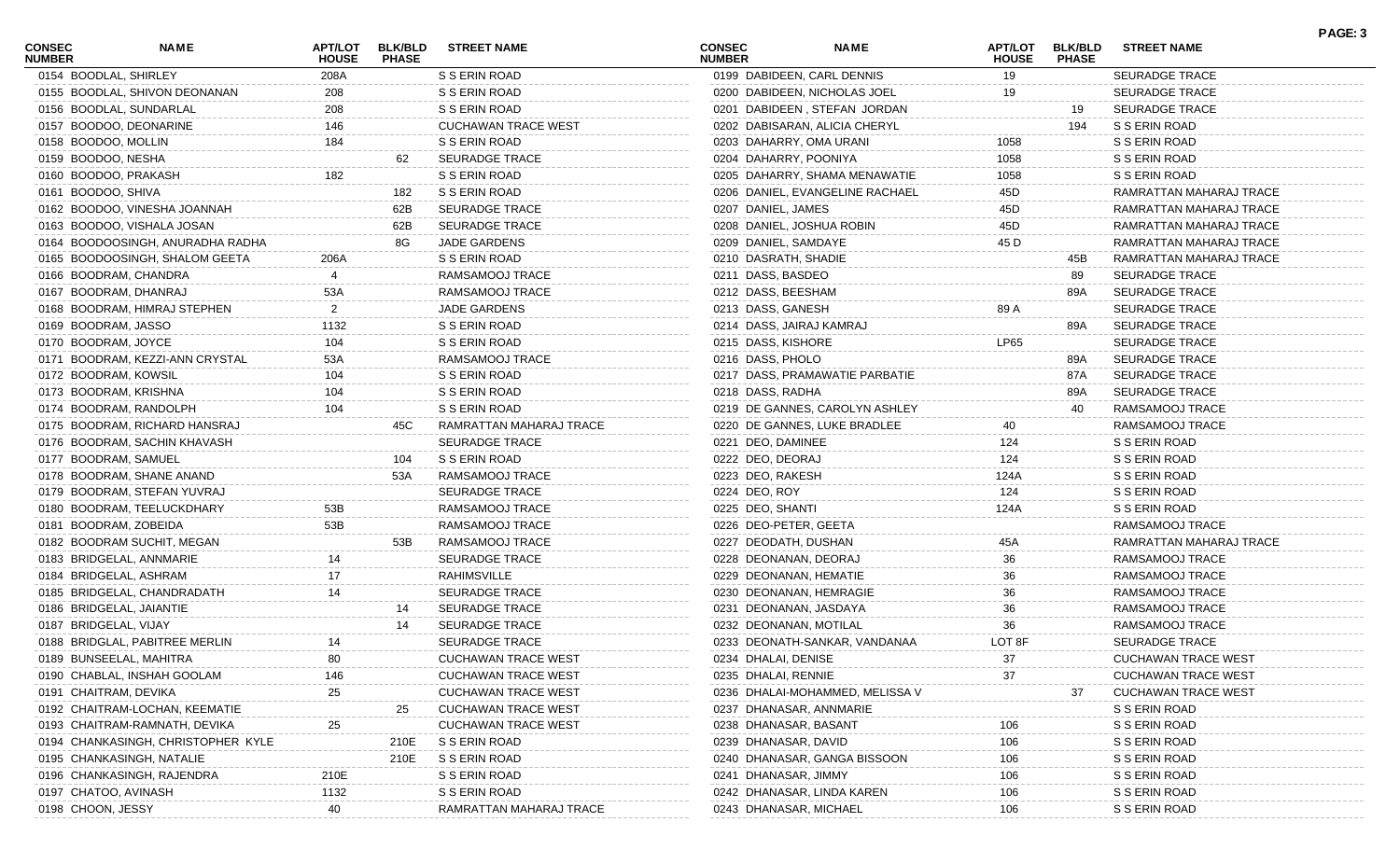| <b>CONSEC</b><br><b>NUMBER</b> | <b>NAME</b>                       | <b>HOUSE</b>    | APT/LOT BLK/BLD<br><b>PHASE</b> | <b>STREET NAME</b>         | <b>CONSEC</b><br><b>NUMBER</b> | <b>NAME</b>                         | <b>APT/LOT</b><br><b>HOUSE</b> | <b>BLK/BLD</b><br><b>PHASE</b> | <b>STREET NAME</b>         |
|--------------------------------|-----------------------------------|-----------------|---------------------------------|----------------------------|--------------------------------|-------------------------------------|--------------------------------|--------------------------------|----------------------------|
|                                | 0244 DHANASAR, MOLLY              | 106             |                                 | S S ERIN ROAD              |                                | 0289 GANGA, KELLY-ANN               |                                | 2                              | <b>SEURADGE TRACE</b>      |
|                                | 0245 DHANASAR, PAUL               | 106             |                                 | S S ERIN ROAD              |                                | 0290 GANGADEEN, BENA                | 83                             |                                | RAMSAMOOJ TRACE            |
|                                | 0246 DHANASAR, SIMON              | 106             |                                 | S S ERIN ROAD              |                                | 0291 GANGADEEN, CHANRAWATEE         | 83                             |                                | RAMSAMOOJ TRACE            |
|                                | 0247 DHANASAR-ALI, CAROL MARIA    | 106             |                                 | S S ERIN ROAD              |                                | 0292 GANGADEEN, HEMRAJ              |                                | 23                             | RAMKHALAWAN GARDENS        |
|                                | 0248 DHANESAR, CHRISTOPHER DARRYL |                 |                                 | <b>CUCHAWAN TRACE WEST</b> |                                | 0293 GANGADEEN, PARBATEE TRICIA     | 83                             |                                | RAMSAMOOJ TRACE            |
|                                | 0249 DHANESAR, KRISHNA            |                 |                                 | <b>CUCHAWAN TRACE WEST</b> |                                | 0294 GANGADEEN, SABITA JANELLE N E  |                                | 23                             | RAMKHALAWAN GARDENS        |
|                                | 0250 DHANESAR, SOMTTEE            | LP <sub>5</sub> |                                 | <b>CUCHAWAN TRACE WEST</b> |                                | 0295 GANGADEEN, SHOBHA              | 78                             |                                | RAMSAMOOJ TRACE            |
|                                | 0251 DIPCHAND, HORACE             | 134             |                                 | S S ERIN ROAD              |                                | 0296 GANGAPERSAD, SHARON            |                                |                                | <b>SEURADGE TRACE</b>      |
|                                | 0252 DIPCHAND, MERVIN             | 134             |                                 | S S ERIN ROAD              |                                | 0297 GANGAPERSAD, SURESH            | 17                             |                                | <b>JADE GARDENS</b>        |
|                                | 0253 DIPCHAND, ROLAND             | 142             |                                 | S S ERIN ROAD              |                                | 0298 GANPATH-RAMPHALL, INDIRA       |                                | 200C                           | RAMKHALAWAN GARDENS        |
|                                | 0254 DIPCHAND, RUDY               | 142             |                                 | S S ERIN ROAD              | 0299 GAYAH, ANN                |                                     | 1080                           |                                | S S ERIN ROAD              |
|                                | 0255 DIPCHAND, SALLY              | 142             |                                 | S S ERIN ROAD              |                                | 0300 GAYAH, CAROLINE                | 1080                           |                                | S S ERIN ROAD              |
|                                | 0256 DOOBREE, INSHAN              | LP13            |                                 | <b>CUCHAWAN TRACE WEST</b> |                                | 0301 GAYAH, INDIRA SUSAN            | 1080                           |                                | S S ERIN ROAD              |
|                                | 0257 DOOBREE, RAWTEE              | 61              |                                 | <b>CUCHAWAN TRACE WEST</b> |                                | 0302 GAYAH, MOTILAL ANTHONY         | 1080                           |                                | S S ERIN ROAD              |
|                                | 0258 DOOBREE, SHAZAAN             | 61              |                                 | <b>CUCHAWAN TRACE WEST</b> |                                | 0303 GAYAH, SHIRLEY ALLISON         | 1080                           |                                | S S ERIN ROAD              |
|                                | 0259 DOODLAL, MARILYN             | 134             |                                 | S S ERIN ROAD              |                                | 0304 GAYAH, YVETTE ADELINE          | 1080                           |                                | S S ERIN ROAD              |
|                                | 0260 DOODLAL, PRAKASH             | 134             |                                 | S S ERIN ROAD              |                                | 0305 GAYAH-MAHADEO, DENISE ALANA    | 1080                           |                                | S S ERIN ROAD              |
|                                | 0261 DOODLAL, RAJESH              | 134             |                                 | S S ERIN ROAD              |                                | 0306 GOORACHAN, GLEN                |                                | 184                            | S S ERIN ROAD              |
|                                | 0262 DOODLAL, RAJINDRA PERSAD     | 134             |                                 | S S ERIN ROAD              |                                | 0307 GOORCHAN, AJAY                 | 182                            |                                | S S ERIN ROAD              |
|                                | 0263 DOODLAL, VINESH              | 134             |                                 | S S ERIN ROAD              |                                | 0308 GOPAULSINGH, AVINASH           |                                |                                | RAMRATTAN MAHARAJ TRACE    |
|                                | 0264 DOODNAUTH, RESHMA            |                 | 46                              | <b>SEURADGE TRACE</b>      |                                | 0309 GOPAULSINGH, INDAR             |                                |                                | RAMRATTAN MAHARAJ TRACE    |
|                                | 0265 DOODNAUTH, SESHNARINE        |                 | 46                              | <b>SEURADGE TRACE</b>      |                                | 0310 GOPAULSINGH, TRICIA OMAHWATTIE |                                |                                | RAMRATTAN MAHARAJ TRACE    |
|                                | 0266 DOODNAUTH, SHARMILA          | 46              |                                 | <b>SEURADGE TRACE</b>      |                                | 0311 GOWRIE-BAKSH, HEMA             | 70B                            |                                | <b>SEURADGE TRACE</b>      |
|                                | 0267 DOOKIE, ALISA YASHA          | 148             |                                 | S S ERIN ROAD              |                                | 0312 HADLEY, TRUDY ROMONA RUTH      | 168A                           |                                | S S ERIN ROAD              |
|                                | 0268 DOOKIE, BHIMDATH PERSAD      | 190             |                                 | S S ERIN ROAD              |                                | 0313 HANSRAJ, CRYSTAL NATISHA A     |                                | 27                             | <b>CUCHAWAN TRACE WEST</b> |
|                                | 0269 DOOKIE, DENNIS ANIL          | 148             |                                 | S S ERIN ROAD              |                                | 0314 HANSRAJ, GANGA                 | 33                             |                                | <b>CUCHAWAN TRACE WEST</b> |
|                                | 0270 DOOKIE, DHANDAI              | 186             |                                 | S S ERIN ROAD              |                                | 0315 HANSRAJ, PRAKASH               | 33                             |                                | <b>CUCHAWAN TRACE WEST</b> |
|                                | 0271 DOOKIE, INGRID               | 148             |                                 | S S ERIN ROAD              |                                | 0316 HANSRAJ, SHIRLEY               | 33                             |                                | <b>CUCHAWAN TRACE WEST</b> |
|                                | 0272 DOOKIE, NATHALIE MICHELLE    | 21              |                                 | RAMRATTAN MAHARAJ TRACE    |                                | 0317 HARNARINE, RAJO                | 1080                           |                                | S S ERIN ROAD              |
|                                | 0273 DOOKIE, RESHMA TRICIA        | 186             |                                 | S S ERIN ROAD              |                                | 0318 HARRACKSINGH, AARTI            | 212                            |                                | S S ERIN ROAD              |
| 0274 DOOKIE, TARA              |                                   | 148             |                                 | S S ERIN ROAD              |                                | 0319 HARRACKSINGH, ALEX AMRITT      |                                | 212D                           | S S ERIN ROAD              |
|                                | 0275 DUKHARAN, DARRELL DINNESH    |                 | 17                              | RAMKHALAWAN GARDENS        |                                | 0320 HARRACKSINGH, ARIELLE MARIAH   |                                | 212D                           | S S ERIN ROAD              |
|                                | 0276 DURHAM, ANDRÉ ELI ISHMAEL    | 168A            |                                 | S S ERIN ROAD              |                                | 0321 HARRACKSINGH, ASHTON           | 210C                           |                                | S S ERIN ROAD              |
|                                | 0277 DWARIKA, RAJEEV VISHAL       | 35              |                                 | <b>SEURADGE TRACE</b>      |                                | 0322 HARRACKSINGH, KEVIN WATSON     | 212A                           |                                | S S ERIN ROAD              |
|                                | 0278 EASAHAK, IMTIAZ              | LOT 8           |                                 | <b>SEURADGE TRACE</b>      |                                | 0323 HARRACKSINGH, NERA             | 212A                           |                                | S S ERIN ROAD              |
|                                | 0279 EVANS-MANOO, LEELA           |                 |                                 | RAMSAMOOJ TRACE            |                                | 0324 HARRACKSINGH, WINSTON          | 212D                           |                                | S S ERIN ROAD              |
|                                | 0280 FARIAR, LINCOLN MALCOLM      | LP <sub>3</sub> |                                 | <b>SEURADGE TRACE</b>      |                                | 0325 HARRILAL, ANN-MARIE D          |                                |                                | <b>SEURADGE TRACE</b>      |
|                                | 0281 FARIAR, VIDIA KERRY          |                 |                                 | <b>SEURADGE TRACE</b>      |                                | 0326 HARRILAL, DEOKIE               | 15A                            |                                | <b>SEURADGE TRACE</b>      |
|                                | 0282 GAFUR, BIBI AMANDA           |                 |                                 | <b>SEURADGE TRACE</b>      |                                | 0327 HARRILAL, DOLLY                | 15A                            |                                | <b>SEURADGE TRACE</b>      |
|                                | 0283 GAFUR, MOHAMED ALI           |                 |                                 | <b>SEURADGE TRACE</b>      | 0328 HARRILAL, IVAN            |                                     | 33                             |                                | RAMRATTAN MAHARAJ TRACE    |
|                                | 0284 GAFUR, MOHAMED FAZIA SALIMA  |                 |                                 | <b>SEURADGE TRACE</b>      |                                | 0329 HARRILAL, NARINE               | 15                             |                                | <b>SEURADGE TRACE</b>      |
|                                | 0285 GANESE, CHRISTOPHER LEE      | 53              |                                 | <b>CUCHAWAN TRACE WEST</b> |                                | 0330 HARRILAL, NAVIN NARRY DEODATH  | 15                             |                                | <b>SEURADGE TRACE</b>      |
|                                | 0286 GANESE, CRYSTALINA           | 53B             |                                 | <b>CUCHAWAN TRACE WEST</b> |                                | 0331 HARRILAL, PATSY                | 33                             |                                | RAMRATTAN MAHARAJ TRACE    |
|                                | 0287 GANESE, JEEWANTEE            | 53B             |                                 | <b>CUCHAWAN TRACE WEST</b> |                                | 0332 HARRILAL, RAJWANTIE            | 33                             |                                | RAMRATTAN MAHARAJ TRACE    |
|                                | 0288 GANG, MASHA ARTHI            | 38              |                                 | RAMSAMOOJ TRACE            |                                | 0333 HARRILAL, SINDY                |                                | 33                             | RAMRATTAN MAHARAJ TRACE    |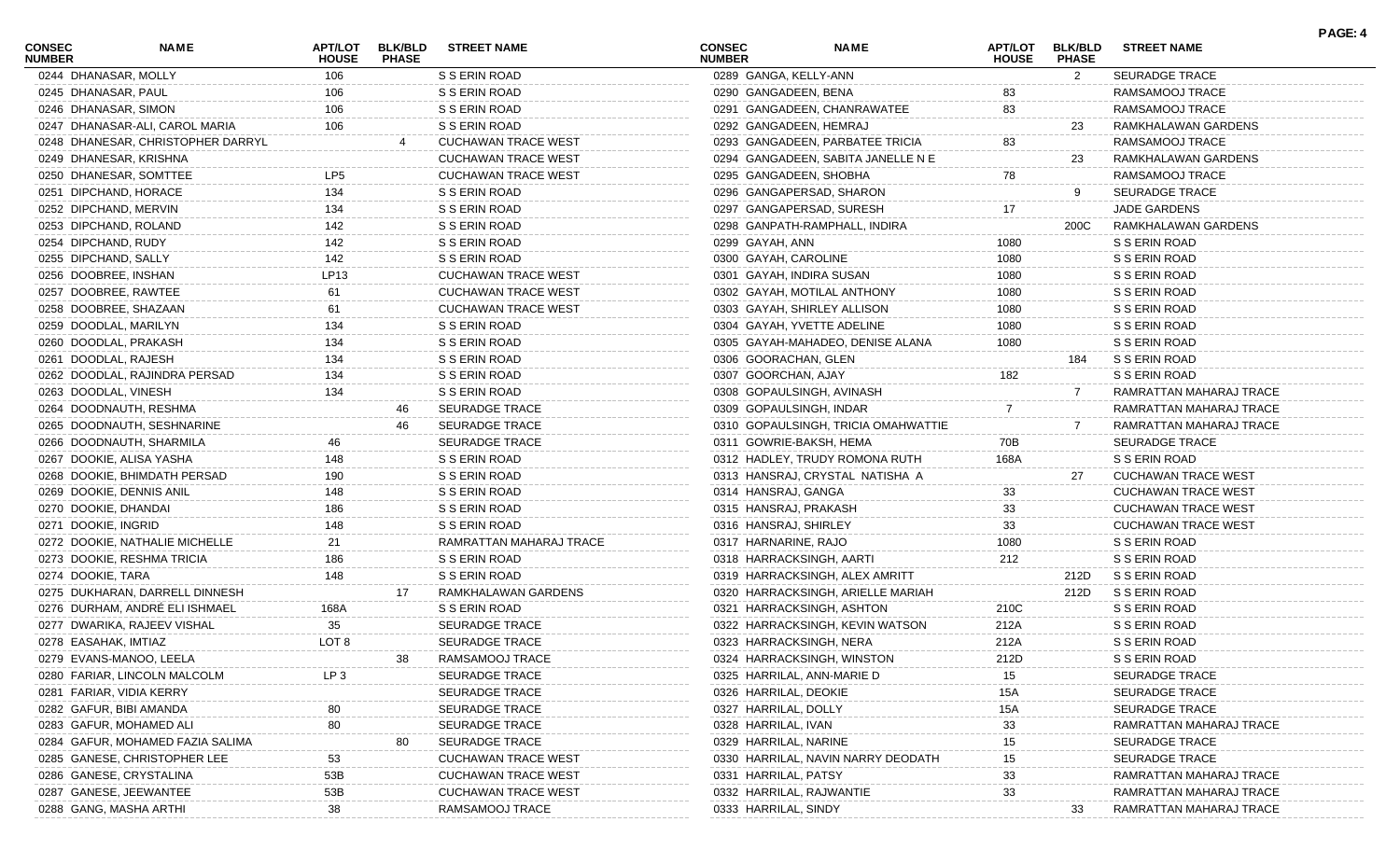| <b>CONSEC</b><br><b>NUMBER</b> | <b>NAME</b>                                                      | APT/LOT<br><b>HOUSE</b> | <b>BLK/BLD</b><br><b>PHASE</b> | <b>STREET NAME</b>         | <b>CONSEC</b><br><b>NUMBER</b>             | <b>NAME</b>                         | <b>APT/LOT</b><br><b>HOUSE</b> | <b>BLK/BLD</b><br><b>PHASE</b> | <b>STREET NAME</b>         | PAGE: 5 |
|--------------------------------|------------------------------------------------------------------|-------------------------|--------------------------------|----------------------------|--------------------------------------------|-------------------------------------|--------------------------------|--------------------------------|----------------------------|---------|
|                                | 0334 HARRIPERSAD, NATASHA                                        | 124A                    |                                | S S ERIN ROAD              | 0379 JAGOONANAN, VIKASH                    |                                     |                                | 65                             | RAMSAMOOJ TRACE            |         |
|                                | 0335 HARRIPERSAD, VISHAL THEO                                    |                         | 210G                           | S S ERIN ROAD              | 0380 JAGROOP, DHANMATI                     |                                     |                                | 4                              | RAMRATTAN MAHARAJ TRACE    |         |
|                                | 0336 HARRIPERSAD-RAMPERSAD, CHANDANIE                            |                         | 77                             | <b>CUCHAWAN TRACE WEST</b> |                                            | 0381 JAHOOR-EASAHAK, GEMMI SUBHANA  | LOT <sub>8</sub>               |                                | <b>SEURADGE TRACE</b>      |         |
|                                | 0337 HARRIRAM, KEVON SHIVANAND                                   |                         |                                | RAMRATTAN MAHARAJ TRACE    |                                            | 0382 JAIDEEP SOOKDEO, NAZREEN       | 45                             |                                | RAMRATTAN MAHARAJ TRACE    |         |
|                                | 0338 HARRIRAM, VICTORIA MELANIE                                  |                         |                                | RAMRATTAN MAHARAJ TRACE    | 0383 JAINARINE, KATHLEEN                   |                                     | 206                            |                                | S S ERIN ROAD              |         |
|                                | 0339 HARRYPAUL-RAMKHALAWAN, C                                    | 43                      |                                | <b>CUCHAWAN TRACE WEST</b> | 0384 JAIRAM-SIEW, SUSAN                    |                                     | 15                             |                                | <b>CUCHAWAN TRACE WEST</b> |         |
|                                | 0340 HARRYPERSAD, SABITA                                         |                         | 32                             | RAMSAMOOJ TRACE            |                                            | 0385 JAMES, JOSHUA JONATHAN         |                                | 29                             | <b>SEURADGE TRACE</b>      |         |
| 0341 HEERALAL, ANUSHA          |                                                                  |                         | 78B                            | <b>SEURADGE TRACE</b>      | 0386 JAMES, KEMLA                          |                                     | 29                             |                                | <b>SEURADGE TRACE</b>      |         |
|                                | 0342 HEERALAL, CARL CHANDREKHA                                   | LP63                    |                                | <b>SEURADGE TRACE</b>      |                                            | 0387 JAMES, REBEKAH PEGGY ANN       |                                | 29                             | <b>SEURADGE TRACE</b>      |         |
| 0343 HEERALAL, GEETA           |                                                                  | 33                      |                                | <b>SEURADGE TRACE</b>      |                                            | 0388 JAMES, SARAH PRISCILLA         |                                | 29                             | <b>SEURADGE TRACE</b>      |         |
|                                | 0344 HEERALAL, KHEMRAJ                                           | 79                      |                                | <b>SEURADGE TRACE</b>      | 0389 JAMES, SYLVAN                         |                                     | 29                             |                                | <b>SEURADGE TRACE</b>      |         |
| 0345 HEERALAL, LEELA           |                                                                  |                         | 79                             | SEURADGE TRACE             | 0390 JANKIE, HEERALAL                      |                                     | 79                             |                                | <b>SEURADGE TRACE</b>      |         |
|                                | 0346 HEERALAL, MELISSA MOHANIE                                   | LP69                    |                                | <b>SEURADGE TRACE</b>      |                                            | 0391 JANKIE-BALGOBIN, LILOUTIE      | LOT 8C                         |                                | <b>SEURADGE TRACE</b>      |         |
|                                | 0347 HEERALAL, NIRMALA                                           |                         | 78                             | SEURADGE TRACE             | 0392 JASKARAN, BOODRAM                     |                                     | 1132                           |                                | S S ERIN ROAD              |         |
|                                | 0348 HEERALAL, SHANTAL                                           | 79                      |                                | <b>SEURADGE TRACE</b>      |                                            | 0393 JHAGROO, ARTHUR VAIDYANATH     | 118                            |                                | S S ERIN ROAD              |         |
|                                | 0349 HEERALAL, SIEUDATH                                          | 78B                     |                                | <b>SEURADGE TRACE</b>      |                                            | 0394 JHAGROO, BERNADETTE            |                                | 118B                           | S S ERIN ROAD              |         |
| 0350 HEERALAL, SURAJ           |                                                                  |                         | 79                             | <b>SEURADGE TRACE</b>      |                                            | 0395 JHAGROO, BRANDON JEROME        | 118C                           |                                | S S ERIN ROAD              |         |
|                                | 0351 HEERALAL BRIDGEMOHAN, DEENA                                 | 79                      |                                | <b>SEURADGE TRACE</b>      |                                            | 0396 JHAGROO, BRYAN GYANENDRA       |                                | 118B                           | S S ERIN ROAD              |         |
|                                | 0352 HOSEIN, AADIL AHMAD                                         |                         | 132                            | S S ERIN ROAD              |                                            | 0397 JHAGROO, CANDACE SATEESHA      |                                | 118A                           | S S ERIN ROAD              |         |
|                                | 0353 HOSEIN, ABRAHIM MOHAMMED                                    | 34                      |                                | <b>SEURADGE TRACE</b>      |                                            | 0398 JHAGROO, GARY JASON            |                                | 118                            | S S ERIN ROAD              |         |
|                                | 0354 HOSEIN, ANDERSON ESAU                                       | 3                       |                                | RAMSAMOOJ TRACE            |                                            | 0399 JHAGROO, GENEIL VARSHA         | 118A                           |                                | S S ERIN ROAD              |         |
| 0355 HOSEIN, FYZOOL            |                                                                  | 27                      |                                | <b>CUCHAWAN TRACE WEST</b> | 0400 JHAGROO, KALAWATEE                    |                                     | 118                            |                                | S S ERIN ROAD              |         |
| 0356 HOSEIN, NAZRINE           |                                                                  | 132                     |                                | S S ERIN ROAD              |                                            | 0401 JHAGROO, SUBASH PETER          | 118A                           |                                | S S ERIN ROAD              |         |
| 0357 HOSEIN, OUSMAN            |                                                                  | 1088                    |                                | S S ERIN ROAD              |                                            | 0402 JHAGROO, SUBHASNA MAUREEN      | 118A                           |                                | S S ERIN ROAD              |         |
|                                | 0358 HOSEIN, PETAL ALLANA                                        | 1088                    |                                | S S ERIN ROAD              |                                            | 0403 JHAGROO MOHAMMED, SASHA KARINA | 118A                           |                                | S S ERIN ROAD              |         |
| 0359 HOSEIN, RUSTUM            |                                                                  | 132                     |                                | S S ERIN ROAD              | 0404 JHINKOO, AMARNATH                     |                                     | 144                            |                                | S S ERIN ROAD              |         |
| 0360 HOSEIN, SAKIRAN           |                                                                  | 34                      |                                | <b>SEURADGE TRACE</b>      | 0405 JHINKOO, BEENA                        |                                     | 144                            |                                | S S ERIN ROAD              |         |
|                                | 0361 HOSEIN, TAARIQ RUSTUM                                       |                         | 132                            | S S ERIN ROAD              | 0406 JOEL, CHRISTOPHER                     |                                     | 174                            |                                | S S ERIN ROAD              |         |
|                                | 0362 HOSEIN-MAHARAJ, ZORIDA                                      | 34                      |                                | <b>SEURADGE TRACE</b>      | 0407 JOEL, DHARMANIE                       |                                     | 174                            |                                | S S ERIN ROAD              |         |
| 0363 INDAR, BASDAI             |                                                                  | 63                      |                                | <b>CUCHAWAN TRACE WEST</b> | 0408 JOEL, KIMBERLY                        |                                     | 174                            |                                | S S ERIN ROAD              |         |
| 0364 INDAR, VENA               |                                                                  | 63                      |                                | <b>CUCHAWAN TRACE WEST</b> | 0409 JOKHAN, RAMDATH                       |                                     |                                |                                | S S ERIN ROAD              |         |
| 0365 ISAAC, JENNY              |                                                                  | LP 50                   |                                | RAMSAMOOJ TRACE            | 0410 JONAS, ASHRAM                         |                                     | 56                             |                                | RAMSAMOOJ TRACE            |         |
| 0366 ISHAK, IMRAN ALLI         |                                                                  | 68C                     |                                | <b>SEURADGE TRACE</b>      | 0411 JONAS, BABOORAM                       |                                     | 52                             |                                | RAMSAMOOJ TRACE            |         |
|                                | 0367 JAGERSSAR ARJOON, OUSHA                                     |                         |                                | RAMSAMOOJ TRACE            | 0412 JONAS, BRIDGLAL                       |                                     | 55                             |                                | RAMSAMOOJ TRACE            |         |
|                                |                                                                  |                         |                                | RAMSAMOOJ TRACE            |                                            |                                     | 56                             |                                | RAMSAMOOJ TRACE            |         |
|                                | 0368 JAGGERNAUTH, BHADASE RICHARD<br>0369 JAGGERNAUTH, CHRISTINE |                         | 10                             | RAMSAMOOJ TRACE            | 0413 JONAS, DEONARINE<br>0414 JONAS, KEVIN |                                     |                                | 56                             | RAMSAMOOJ TRACE            |         |
|                                | 0370 JAGGERNAUTH, KIMBERLY                                       |                         |                                | RAMSAMOOJ TRACE            |                                            |                                     |                                |                                |                            |         |
|                                |                                                                  |                         |                                |                            | 0415 JONAS, KHEMRAJ                        |                                     | 55A                            |                                | RAMSAMOOJ TRACE            |         |
|                                | 0371 JAGGERNAUTH, RADICA                                         |                         |                                | RAMSAMOOJ TRACE            | 0416 JONAS, LEELA                          |                                     |                                | 56B                            | RAMSAMOOJ TRACE            |         |
|                                | 0372 JAGGERNAUTH, RICARDO CHRIS                                  |                         |                                | RAMSAMOOJ TRACE            | 0417 JONAS, RIA                            |                                     | 56                             |                                | RAMSAMOOJ TRACE            |         |
|                                | 0373 JAGMOHAN, ALICIA DIANA N                                    |                         | 50                             | <b>SEURADGE TRACE</b>      | 0418 JONAS, RICKY                          |                                     |                                | 55                             | RAMSAMOOJ TRACE            |         |
|                                | 0374 JAGMOHAN, BISSOONDRANAND                                    |                         | 50                             | <b>SEURADGE TRACE</b>      | 0419 JONAS, STEFFON                        |                                     |                                | 56                             | RAMSAMOOJ TRACE            |         |
|                                | 0375 JAGMOHAN, BOODHANIE                                         | 50                      |                                | <b>SEURADGE TRACE</b>      | 0420 JOSEPH, ROBIN                         |                                     |                                | 67                             | RAMSAMOOJ TRACE            |         |
|                                | 0376 JAGMOHAN, DAVINDRA                                          | 50                      |                                | <b>SEURADGE TRACE</b>      | 0421 JOSEPH, SHALINIE                      |                                     | 35B                            |                                | <b>CUCHAWAN TRACE WEST</b> |         |
|                                | 0377 JAGMOHAN, MAHINDRA                                          | 50                      |                                | <b>SEURADGE TRACE</b>      | 0422 JUMAN, ZOBIDA                         |                                     |                                | 150                            | S S ERIN ROAD              |         |
|                                | 0378 JAGMOHAN, NICOLE ALICIA                                     | 50                      |                                | <b>SEURADGE TRACE</b>      | 0423 KANHAI, ANITRA SUNITA                 |                                     |                                |                                | RAMRATTAN MAHARAJ TRACE    |         |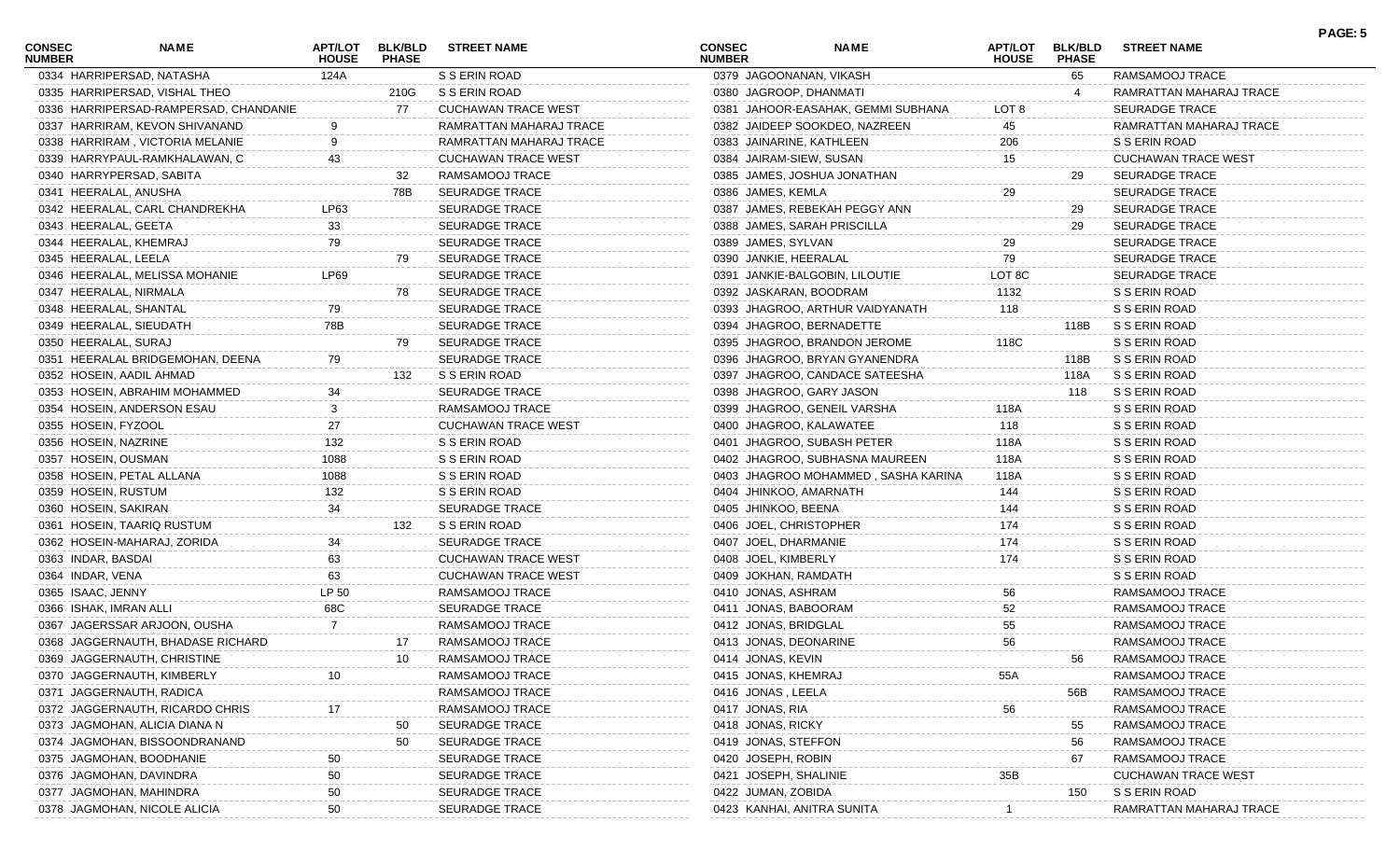| <b>CONSEC</b><br><b>NUMBER</b> | NAME                           | APT/LOT<br><b>HOUSE</b> | <b>BLK/BLD</b><br><b>PHASE</b> | <b>STREET NAME</b>         | <b>CONSEC</b><br><b>NUMBER</b> | <b>NAME</b>                          | <b>APT/LOT</b><br><b>HOUSE</b> | <b>BLK/BLD</b><br><b>PHASE</b> | <b>STREET NAME</b>         | PAGE: 6 |
|--------------------------------|--------------------------------|-------------------------|--------------------------------|----------------------------|--------------------------------|--------------------------------------|--------------------------------|--------------------------------|----------------------------|---------|
| 0424 KANHAI, KEESHAM           |                                | 236                     |                                | S S ERIN ROAD              | 0469 LAWRENCE, RUEBEN          |                                      | 33                             |                                | SEURADGE TRACE             |         |
| 0425 KANHAI, NADIRA            |                                | 236                     |                                | S S ERIN ROAD              | 0470 LOCHAN, BRITNEY           |                                      |                                | 25                             | <b>CUCHAWAN TRACE WEST</b> |         |
| 0426 KANHAI, NIRMALA           |                                |                         | 232                            | RAMRATTAN MAHARAJ TRACE    | 0471 LOCHAN, KYLE BRENT        |                                      | 25                             |                                | <b>CUCHAWAN TRACE WEST</b> |         |
| 0427 KANHAI, PUNIA             |                                | 232                     |                                | RAMRATTAN MAHARAJ TRACE    | 0472 LOCHAN SINGH, FABIAN      |                                      | 214                            |                                | S S ERIN ROAD              |         |
| 0428 KANHAI, RAJIN RISHI       |                                | 236                     |                                | S S ERIN ROAD              | 0473 LOCHAN SINGH, RAMHIT      |                                      | 212 B                          |                                | S S ERIN ROAD              |         |
| 0429 KANHAI, RAKISH            |                                | 236                     |                                | S S ERIN ROAD              |                                | 0474 LOCHAN SINGH, ROSETTA PRAIMATEE | 214                            |                                | S S ERIN ROAD              |         |
|                                | 0430 KANHAI, ROHAN JONATHAN    | 236                     |                                | S S ERIN ROAD              |                                | 0475 LOCHAN SINGH, TERESSA MARIA     |                                | 214                            | S S ERIN ROAD              |         |
| 0431 KANHAI, SANJAY            |                                |                         | 236                            | S S ERIN ROAD              |                                | 0476 LOCHANSINGH, BRANDON COLIN      | 212B                           |                                | S S ERIN ROAD              |         |
| 0432 KANHAI, SHARLENE          |                                |                         | 236                            | S S ERIN ROAD              | 0477 LOCHANSINGH, DANESH       |                                      | 214                            |                                | S S ERIN ROAD              |         |
|                                | 0433 KANHAI RAMPERSAD, RADNA   | 232                     |                                | RAMRATTAN MAHARAJ TRACE    |                                | 0478 LOCHANSINGH, MATTHEW RUSSELL    | 212B                           |                                | S S ERIN ROAD              |         |
|                                | 0434 KASABSINGH, DOODNATH      | 43B                     |                                | RAMRATTAN MAHARAJ TRACE    | 0479 LOCHANSINGH, NORA         |                                      |                                | 212B                           | S S ERIN ROAD              |         |
|                                | 0435 KASABSINGH, MOLLEY        |                         | 43B                            | RAMRATTAN MAHARAJ TRACE    | 0480 LOCHANSINGH, ROHIT        |                                      | 212                            |                                | S S ERIN ROAD              |         |
|                                | 0436 KASABSINGH, RAVI RYAN     | 43B                     |                                | RAMRATTAN MAHARAJ TRACE    |                                | 0481 LOCHANSINGH, SHANE ROHIT        | 214                            |                                | S S ERIN ROAD              |         |
| 0437 KHAN, FAIZUL              |                                | 5E                      |                                | <b>CUCHAWAN TRACE WEST</b> | 0482 LUTCHMIE, RAMRAJIE        |                                      | 30                             |                                | RAMRATTAN MAHARAJ TRACE    |         |
| 0438 KHAN, HAMIDAN             |                                | 29                      |                                | <b>CUCHAWAN TRACE WEST</b> |                                | 0483 LUTCHMIE-PERSAD, VASHTIE        | 30                             |                                | RAMRATTAN MAHARAJ TRACE    |         |
| 0439 KHAN, RICHIE              |                                | 35                      |                                | <b>SEURADGE TRACE</b>      |                                | 0484 LUTCHMIPERSAD, ROOPNARINE       | 30                             |                                | RAMRATTAN MAHARAJ TRACE    |         |
|                                | 0440 KHAN, STEPHANIE AMANDA    | 212A                    |                                | S S ERIN ROAD              | 0485 MAC DOON, ALI             |                                      | 70B                            |                                | <b>SEURADGE TRACE</b>      |         |
| 0441 KHAN, WAZIM               |                                | 29                      |                                | <b>CUCHAWAN TRACE WEST</b> | 0486 MAC DOON, AMISHA          |                                      | 70B                            |                                | <b>SEURADGE TRACE</b>      |         |
|                                | 0442 KHELAWAN, AMARNATH        | 32                      |                                | RAMRATTAN MAHARAJ TRACE    | 0487 MACDOON-BAKSH, HAFIZA     |                                      | 64A                            |                                | <b>SEURADGE TRACE</b>      |         |
|                                | 0443 KHELAWAN, GANESH          | 32                      |                                | RAMRATTAN MAHARAJ TRACE    | 0488 MAHABIR, CHER SHAUNA      |                                      |                                | 200                            | S S ERIN ROAD              |         |
| 0444 KHUDAN, MAHABIR           |                                | 42                      |                                | <b>SEURADGE TRACE</b>      | 0489 MAHABIR, DEOLAL CHRIS     |                                      |                                |                                | S S ERIN ROAD              |         |
| 0445 KHUDAN, PAMELA            |                                |                         | 42                             | <b>SEURADGE TRACE</b>      | 0490 MAHABIR, DEVINDRA         |                                      |                                | 1124                           | S S ERIN ROAD              |         |
| 0446 KHUDAN, SURYA             |                                | 42                      |                                | <b>SEURADGE TRACE</b>      | 0491 MAHABIR, HEMANT           |                                      | 39                             |                                | <b>CUCHAWAN TRACE WEST</b> |         |
|                                | 0447 KUARSINGH, MERVIN         | 5E                      |                                | <b>CUCHAWAN TRACE WEST</b> | 0492 MAHABIR, KAMALA           |                                      |                                | # 1124                         | S S ERIN ROAD              |         |
| 0448 LAKHAN, CAROL             |                                | 45C                     |                                | RAMRATTAN MAHARAJ TRACE    | 0493 MAHABIR, SANDRA KARA      |                                      |                                | 200                            | S S ERIN ROAD              |         |
| 0449 LAL, RAJDAI               |                                | 49                      |                                | <b>CUCHAWAN TRACE WEST</b> | 0494 MAHABIR, SARIKA           |                                      |                                | # 1124                         | S S ERIN ROAD              |         |
| 0450 LALL, KAWAL               |                                | 32                      |                                | RAMRATTAN MAHARAJ TRACE    |                                | 0495 MAHADEO, ANDREW MICHAEL         | 1080                           |                                | S S ERIN ROAD              |         |
| 0451 LALL, KUMAR SINGH         |                                | 53A                     |                                | <b>CUCHAWAN TRACE WEST</b> |                                | 0496 MAHADEO, CATHERINE ALEXANDRA    |                                | 1080                           | S S ERIN ROAD              |         |
|                                | 0452 LALL-BOODLAL, SAMDAYE     | 208                     |                                | S S ERIN ROAD              | 0497 MAHADEO, DROOPATIE        |                                      | 39                             |                                | CUCHAWAN TRACE WEST        |         |
| 0453 LALOON, ANIL              |                                |                         | 53                             | <b>CUCHAWAN TRACE WEST</b> |                                | 0498 MAHADEO-BHULAWAN, DONNA MINDY   |                                | 4                              | RAMSAMOOJ TRACE            |         |
| 0454 LALOON, DAVID             |                                | 53                      |                                | <b>CUCHAWAN TRACE WEST</b> | 0499 MAHARAJ, AMRIT GANESH     |                                      |                                | 66A                            | <b>SEURADGE TRACE</b>      |         |
| 0455 LALOON, DEODATH           |                                | 53                      |                                | <b>CUCHAWAN TRACE WEST</b> | 0500 MAHARAJ, ANAND            |                                      | 1118                           |                                | S S ERIN ROAD              |         |
|                                | 0456 LALOON, DHANPATEE         | 53                      |                                | <b>CUCHAWAN TRACE WEST</b> | 0501 MAHARAJ, ANDREW           |                                      | 11A                            |                                | RAMSAMOOJ TRACE            |         |
| 0457 LALOON, GANESE            |                                | 53B                     |                                | <b>CUCHAWAN TRACE WEST</b> | 0502 MAHARAJ, BOBO             |                                      | 66B                            |                                | <b>SEURADGE TRACE</b>      |         |
| 0458 LALOON, RICHARD           |                                | LP3                     |                                | <b>CUCHAWAN TRACE WEST</b> |                                | 0503 MAHARAJ, CHAMPA TAGIWATEE       | 39                             |                                | <b>CUCHAWAN TRACE WEST</b> |         |
| 0459 LALOON, ROSEY             |                                |                         |                                | <b>CUCHAWAN TRACE WEST</b> | 0504 MAHARAJ, CLYDE            |                                      | 157                            |                                | S S ERIN ROAD              |         |
|                                | 0460 LATCHMAN, LEONARDO ADRIAN |                         | 78A-3                          | RAMSAMOOJ TRACE            | 0505 MAHARAJ, KISSOONDAYE      |                                      | 1118                           |                                | S S ERIN ROAD              |         |
|                                | 0461 LATCHMAN, VIJANTEE        |                         | 78A-3                          | RAMSAMOOJ TRACE            | 0506 MAHARAJ, LINDA            |                                      | 11A                            |                                | RAMSAMOOJ TRACE            |         |
| 0462 LAWRENCE, CLIVE           |                                |                         |                                | SEURADGE TRACE             | 0507 MAHARAJ, MEENA            |                                      |                                |                                | <b>RAHIMSVILLE</b>         |         |
| 0463 LAWRENCE, LESTER          |                                | 33                      |                                | SEURADGE TRACE             |                                | 0508 MAHARAJ, NEELA ANURADHA         | 66B                            |                                | SEURADGE TRACE             |         |
|                                | 0464 LAWRENCE, RAPHAEL         |                         | 33                             | <b>SEURADGE TRACE</b>      | 0509 MAHARAJ, PARBATEE         |                                      | 11A                            |                                | RAMSAMOOJ TRACE            |         |
|                                | 0465 LAWRENCE, RAYMOND NAVARO  | 33                      |                                | <b>SEURADGE TRACE</b>      | 0510 MAHARAJ, RADICA NITTIE    |                                      |                                |                                | <b>SEURADGE TRACE</b>      |         |
| 0466 LAWRENCE, REENA           |                                |                         | 33                             | SEURADGE TRACE             |                                | 0511 MAHARAJ, RAJENDRA NANDLAI       |                                |                                | S S ERIN ROAD              |         |
|                                | 0467 LAWRENCE, RONALDO LESLIE  |                         | 33                             | SEURADGE TRACE             | 0512 MAHARAJ, RAMDATH          |                                      | 150                            |                                | S S ERIN ROAD              |         |
| 0468 LAWRENCE, ROUTI           |                                |                         |                                | SEURADGE TRACE             | 0513 MAHARAJ, ROBERT           |                                      | 11A                            |                                | RAMSAMOOJ TRACE            |         |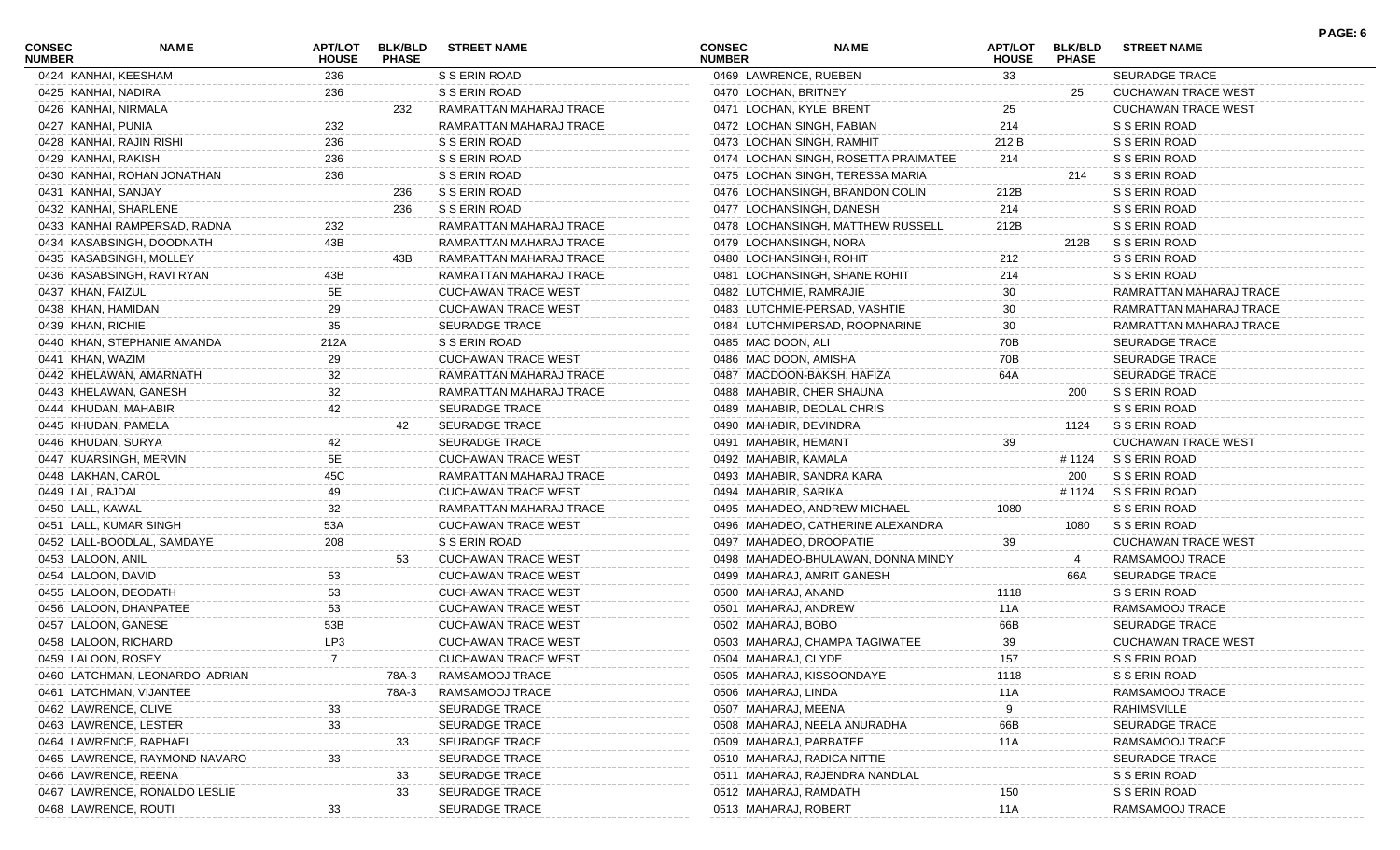| <b>CONSEC</b><br><b>NUMBER</b> | <b>NAME</b>                       | APT/LOT<br><b>HOUSE</b> | <b>BLK/BLD</b><br><b>PHASE</b> | <b>STREET NAME</b>         | <b>CONSEC</b><br><b>NUMBER</b> | <b>NAME</b>                       | APT/LOT<br><b>HOUSE</b> | <b>BLK/BLD</b><br><b>PHASE</b> | <b>STREET NAME</b>         | <b>PAGE: 7</b> |
|--------------------------------|-----------------------------------|-------------------------|--------------------------------|----------------------------|--------------------------------|-----------------------------------|-------------------------|--------------------------------|----------------------------|----------------|
|                                | 0514 MAHARAJ, SALINA              | 150                     |                                | S S ERIN ROAD              | 0559 MOHAMED, OMESH            |                                   | 13                      |                                | <b>CUCHAWAN TRACE WEST</b> |                |
|                                | 0515 MAHARAJ, SELWYN              | 11A                     |                                | RAMSAMOOJ TRACE            | 0560 MOHAMED, OSMAN            |                                   | 13                      |                                | <b>CUCHAWAN TRACE WEST</b> |                |
|                                | 0516 MAHARAJ, SHEETAL JAYA        | 31                      |                                | <b>SEURADGE TRACE</b>      | 0561 MOHAMED, SHARAZ           |                                   |                         | 13                             | <b>CUCHAWAN TRACE WEST</b> |                |
|                                | 0517 MAHARAJ, SHOBHA              |                         | 27                             | RAMRATTAN MAHARAJ TRACE    | 0562 MOHAMMED, ALIM            |                                   | 204                     |                                | S S ERIN ROAD              |                |
|                                | 0518 MAHARAJ, SHUNA               | -31                     |                                | SEURADGE TRACE             | 0563 MOHAMMED, AZAN            |                                   | 204                     |                                | S S ERIN ROAD              |                |
|                                | 0519 MAHARAJ, SICHEL STAVIA       | 11A                     |                                | RAMSAMOOJ TRACE            | 0564 MOHAMMED, AZIZAH          |                                   |                         | 126A                           | S S ERIN ROAD              |                |
|                                | 0520 MAHARAJ, STEPHEN DWIGHT      | 11A                     |                                | RAMSAMOOJ TRACE            |                                | 0565 MOHAMMED, CAMILLE ALISHA     | 208                     |                                | S S ERIN ROAD              |                |
|                                | 0521 MAHARAJ, TARADATH            | 1120                    |                                | S S ERIN ROAD              |                                | 0566 MOHAMMED, CYNTHIA            |                         | 35                             | <b>SEURADGE TRACE</b>      |                |
|                                | 0522 MAHARAJ, UMESH TEWARIE       | 31                      |                                | SEURADGE TRACE             |                                | 0567 MOHAMMED, FARAAD RIAD        | 126A                    |                                | S S ERIN ROAD              |                |
|                                | 0523 MAHARAJ, VARSANT MARK        | LP 157                  |                                | S S ERIN ROAD              |                                | 0568 MOHAMMED, HABIBAH CANDICE    |                         | 3                              | RAHIMSVILLE                |                |
|                                | 0524 MAHARAJ-ISHAK, SUMATEE       |                         | 66B                            | <b>SEURADGE TRACE</b>      | 0569 MOHAMMED, HAFEEZ          |                                   | 120                     |                                | S S ERIN ROAD              |                |
|                                | 0525 MAHONEY, GYTRI TASHA         | 42                      |                                | RAMRATTAN MAHARAJ TRACE    |                                | 0570 MOHAMMED, HALIMAH RAEEDA     |                         | 3                              | RAHIMSVILLE                |                |
|                                | 0526 MANANSINGH, ALVIN            | 1128                    |                                | S S ERIN ROAD              |                                | 0571 MOHAMMED, HAMEEZ             | 3                       |                                | RAHIMSVILLE                |                |
|                                | 0527 MANANSINGH, GLENN            |                         | 1128                           | S S ERIN ROAD              |                                | 0572 MOHAMMED, KENDERSON          | 204                     |                                | S S ERIN ROAD              |                |
|                                | 0528 MANANSINGH, KAY              | 1128                    |                                | S S ERIN ROAD              |                                | 0573 MOHAMMED, KOLISHA SALLY      |                         | 120                            | S S ERIN ROAD              |                |
|                                | 0529 MANGRAY, BHAGWANDAYE         | 79A                     |                                | <b>CUCHAWAN TRACE WEST</b> |                                | 0574 MOHAMMED, LEELAWATEE         | 35                      |                                | <b>SEURADGE TRACE</b>      |                |
|                                | 0530 MANGRAY, INDARDATH           | 77                      |                                | <b>CUCHAWAN TRACE WEST</b> |                                | 0575 MOHAMMED, MASUD AZIM         |                         | 126                            | S S ERIN ROAD              |                |
|                                | 0531 MANGRAY, RAMANAND            | 77                      |                                | <b>CUCHAWAN TRACE WEST</b> |                                | 0576 MOHAMMED, NABEELA            | 126A                    |                                | S S ERIN ROAD              |                |
|                                | 0532 MANGRAY, STEPHANIE LINDA     | 19                      |                                | <b>CUCHAWAN TRACE WEST</b> |                                | 0577 MOHAMMED, NADIA ANNA         | 20                      |                                | <b>SEURADGE TRACE</b>      |                |
|                                | 0533 MANICKCHAND, DEVIKA          | 157                     |                                | S S ERIN ROAD              |                                | 0578 MOHAMMED, RAZIDA SHARAZAN    | 38                      |                                | <b>SEURADGE TRACE</b>      |                |
|                                | 0534 MANIRAM, MICHAEL             | 43A                     |                                | RAMRATTAN MAHARAJ TRACE    |                                | 0579 MOHAMMED, REYASAT SIDDIQUE   | 38                      |                                | <b>SEURADGE TRACE</b>      |                |
|                                | 0535 MANIRAM-RAMPERSAD, CHRISTINE | 43A                     |                                | RAMRATTAN MAHARAJ TRACE    |                                | 0580 MOHAMMED, RIAZ SHARAPHAT     | 38                      |                                | <b>SEURADGE TRACE</b>      |                |
| 0536 MANKIE, INDAR             |                                   | 63                      |                                | <b>CUCHAWAN TRACE WEST</b> |                                | 0581 MOHAMMED, SA' ID KEESHAL     |                         | 35                             | <b>SEURADGE TRACE</b>      |                |
|                                | 0537 MANMOHANSINGH, JOY           |                         |                                | RAMRATTAN MAHARAJ TRACE    |                                | 0582 MOHAMMED, SALIH MUSADDIQ     |                         | 126A                           | S S ERIN ROAD              |                |
|                                | 0538 MANMOHANSINGH, REHANNA       |                         |                                | RAMRATTAN MAHARAJ TRACE    | 0583 MOHAMMED, SEEMA           |                                   | 17A                     |                                | RAMRATTAN MAHARAJ TRACE    |                |
|                                | 0539 MANNAN, ZANNIFA              | 19                      |                                | SEURADGE TRACE             | 0584 MOHAMMED, SHABIR          |                                   |                         | 13                             | <b>CUCHAWAN TRACE WEST</b> |                |
|                                | 0540 MANOHAR, CRYSTAL             | 1092                    |                                | S S ERIN ROAD              |                                | 0585 MOHAMMED, SHAHEED            | 35                      |                                | <b>SEURADGE TRACE</b>      |                |
|                                | 0541 MANOO, ADESH NARINDRA        | 38                      |                                | RAMSAMOOJ TRACE            |                                | 0586 MOHAMMED, SHARAPHAT RAFFICK  | 38                      |                                | <b>SEURADGE TRACE</b>      |                |
|                                | 0542 MANOO, EVANS LACKRAM         | 38                      |                                | RAMSAMOOJ TRACE            |                                | 0587 MOHAMMED, SHARMAIN           |                         |                                | S S ERIN ROAD              |                |
|                                | 0543 MANOO, RAVI MADAN            | 38                      |                                | RAMSAMOOJ TRACE            |                                | 0588 MOHAMMED, SHARMILLA          | 35                      |                                | <b>SEURADGE TRACE</b>      |                |
| 0544 MARAJ, DOLAND             |                                   | 35                      |                                | <b>CUCHAWAN TRACE WEST</b> | 0589 MOHAMMED, SHELIZA         |                                   |                         | 126                            | S S ERIN ROAD              |                |
|                                | 0545 MARAJ, RAMNARINE             | 35                      |                                | <b>CUCHAWAN TRACE WEST</b> | 0590 MOHAMMED, SIDICK          |                                   |                         | 126A                           | S S ERIN ROAD              |                |
|                                | 0546 MARAJ-MOHAMMED, RUBY         | 120                     |                                | S S ERIN ROAD              |                                | 0591 MOHAMMED, SUCHILLA           | 35                      |                                | <b>SEURADGE TRACE</b>      |                |
|                                | 0547 MATHURA, RAKESH              | 40                      |                                | RAMSAMOOJ TRACE            |                                | 0592 MOHAMMED, WEENAWATI          | 20                      |                                | <b>SEURADGE TRACE</b>      |                |
|                                | 0548 MATHURA, SUMINTRA            | 40                      |                                | RAMSAMOOJ TRACE            | 0593 MOHAMMED, YASMIN          |                                   | 38                      |                                | SEURADGE TRACE             |                |
|                                | 0549 MEWALAL, KEMCHAND            | 32                      |                                | RAMSAMOOJ TRACE            | 0594 MOHAMMED, YASMIN          |                                   |                         | 43                             | RAMRATTAN MAHARAJ TRACE    |                |
|                                | 0550 MEWALAL, MITRA               | 32                      |                                | RAMSAMOOJ TRACE            | 0595 MOHAMMED, ZAHORA          |                                   | 10                      |                                | RAMSAMOOJ TRACE            |                |
|                                | 0551 MEWALAL, VERNEESHA           | 32                      |                                | RAMSAMOOJ TRACE            |                                | 0596 MOHAMMED SHAH, AZID          |                         | 142                            | S S ERIN ROAD              |                |
|                                | 0552 MICHAEL-BIRBAL, CHANDO       | 1130                    |                                | S S ERIN ROAD              |                                | 0597 MOHAMMED SHAH, DELIA         | 142                     |                                | S S ERIN ROAD              |                |
|                                | 0553 MILLINGTON, GAITREE          |                         |                                | <b>JADE GARDENS</b>        |                                | 0598 MOHAN, AMANDA COLEEN         |                         | 77B                            | <b>CUCHAWAN TRACE WES</b>  |                |
|                                | 0554 MILLINGTON, PAUL THEOPHILUS  |                         |                                | <b>JADE GARDENS</b>        | 0599 MOHAN, POORANDEO          |                                   | 49                      |                                | <b>CUCHAWAN TRACE WEST</b> |                |
|                                | 0555 MOHAMED, ABRAHAM             |                         |                                | <b>CUCHAWAN TRACE WEST</b> |                                | 0600 MOHAN, PREM SURESH           | 77                      |                                | <b>CUCHAWAN TRACE WEST</b> |                |
|                                | 0556 MOHAMED, JUMATIE             | 13                      |                                | <b>CUCHAWAN TRACE WEST</b> | 0601 MOHAN, RAJNIE             |                                   | 77                      |                                | <b>CUCHAWAN TRACE WEST</b> |                |
|                                | 0557 MOHAMED, KATIJAH SHAIROON    | 204                     |                                | S S ERIN ROAD              | 0602 MOODIE, LYNN              |                                   |                         |                                | <b>SEURADGE TRACE</b>      |                |
|                                | 0558 MOHAMED, KIMBERLEY           |                         | 13                             | <b>CUCHAWAN TRACE WEST</b> |                                | 0603 MOODIE, VENICE ANASTASIA X J |                         |                                | <b>JADE GARDENS</b>        |                |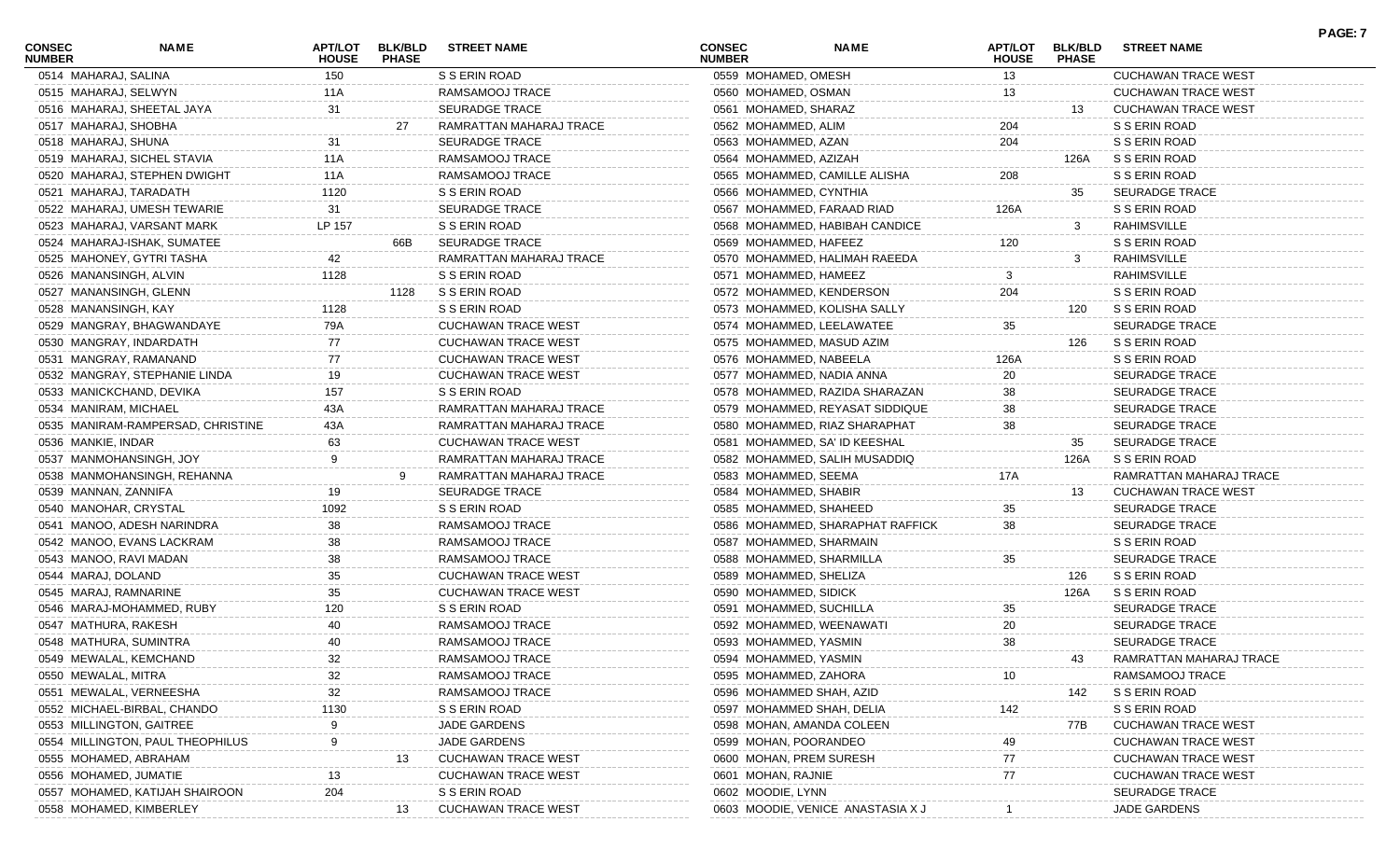| <b>CONSEC</b><br><b>NUMBER</b> | NAME                             | APT/LOT<br><b>HOUSE</b> | <b>BLK/BLD</b><br><b>PHASE</b> | <b>STREET NAME</b>         | <b>CONSEC</b><br><b>NUMBER</b> | NAME                                | APT/LOT<br><b>HOUSE</b> | <b>BLK/BLD</b><br><b>PHASE</b> | <b>STREET NAME</b>         | PAGE: 8 |
|--------------------------------|----------------------------------|-------------------------|--------------------------------|----------------------------|--------------------------------|-------------------------------------|-------------------------|--------------------------------|----------------------------|---------|
| 0604 MOONAN, VISHNU            |                                  | 3                       |                                | RAMRATTAN MAHARAJ TRACE    |                                | 0649 NICHOLAS, DENOSIA ATISHA       |                         | 210B                           | S S ERIN ROAD              |         |
|                                | 0605 MOONARAM, ROY KENNETH       | 62A                     |                                | RAMSAMOOJ TRACE            |                                | 0650 NICHOLAS, MARIA KRISTY DANIELA |                         | 210B                           | S S ERIN ROAD              |         |
|                                | 0606 MOONSAMMY, STEVE            |                         | 21                             | JADE GARDENS               |                                | 0651 PARASRAM, CHRISTOPHER          | 57                      |                                | <b>CUCHAWAN TRACE WEST</b> |         |
| 0607 MULCHAN, ANDY             |                                  | 49                      |                                | <b>CUCHAWAN TRACE WEST</b> |                                | 0652 PARTAP-RAMSAROOP, LINCOLN      | 9                       |                                | <b>SEURADGE TRACE</b>      |         |
|                                | 0608 MULCHAN, MOHAN KRISHENDATH  | 49                      |                                | <b>CUCHAWAN TRACE WEST</b> |                                | 0653 PERSAD, AARTEE SHANIA          | # 222                   |                                | S S ERIN ROAD              |         |
| 0609 MULCHAN, MOHINI           |                                  | 49                      |                                | <b>CUCHAWAN TRACE WEST</b> | 0654 PERSAD, CHABINATH         |                                     | 65                      |                                | <b>SEURADGE TRACE</b>      |         |
| 0610 MUNGAL, ANAND             |                                  | 43B                     |                                | RAMRATTAN MAHARAJ TRACE    | 0655 PERSAD, DALLIPH           |                                     | 11C                     |                                | RAMSAMOOJ TRACE            |         |
| 0611 MUNGAL, ANITA             |                                  | 43B                     |                                | RAMRATTAN MAHARAJ TRACE    | 0656 PERSAD, JASSODRA          |                                     | 91                      |                                | <b>SEURADGE TRACE</b>      |         |
| 0612 MUNGAL, BEESHAM           |                                  | 43B                     |                                | RAMRATTAN MAHARAJ TRACE    |                                | 0657 PERSAD, JOSANNA BEENA          | 1104                    |                                | S S ERIN ROAD              |         |
| 0613 MUNGAL, BOODLAL           |                                  | 43B                     |                                | RAMRATTAN MAHARAJ TRACE    | 0658 PERSAD, KAILASH           |                                     | 30                      |                                | RAMRATTAN MAHARAJ TRACE    |         |
| 0614 MUNGAL, GEETA             |                                  | 43B                     |                                | RAMRATTAN MAHARAJ TRACE    | 0659 PERSAD, LEELA             |                                     | 65                      |                                | <b>SEURADGE TRACE</b>      |         |
|                                | 0615 MUNGAL-SUBRAN, NATALLIE     | 42                      |                                | RAMSAMOOJ TRACE            | 0660 PERSAD, NESHA             |                                     |                         | 222                            | S S ERIN ROAD              |         |
| 0616 NACKCHADIE, SITA          |                                  |                         | 1116                           | S S ERIN ROAD              | 0661 PERSAD, PARANHAR          |                                     | 65                      |                                | <b>SEURADGE TRACE</b>      |         |
| 0617 NAGASSAR, MITRA           |                                  | 68                      |                                | RAMSAMOOJ TRACE            | 0662 PERSAD, RADHA             |                                     | 206B                    |                                | S S ERIN ROAD              |         |
|                                | 0618 NANDLAL MAHARAJ, KRISHNA    | 154                     |                                | S S ERIN ROAD              | 0663 PERSAD, ROSHAN            |                                     | LP 55                   |                                | <b>SEURADGE TRACE</b>      |         |
|                                | 0619 NANDLAL SINGH, RITA         | 210B                    |                                | S S ERIN ROAD              |                                | 0664 PERSAD, SAI SHIVNARAYAN        |                         | 11C                            | RAMSAMOOJ TRACE            |         |
|                                | 0620 NANDRAM, AMARNATH           |                         |                                | RAMSAMOOJ TRACE            |                                | 0665 PERSAD, SHERA SHIVANEE         | 208                     |                                | S S ERIN ROAD              |         |
|                                | 0621 NANDRAM, ROSALIND CAROL     |                         |                                | RAMSAMOOJ TRACE            | 0666 PERSAD, SHIRLEY           |                                     |                         | 136                            | S S ERIN ROAD              |         |
|                                | 0622 NANDRAM-ALI, SARAH SASHA    |                         |                                | RAMSAMOOJ TRACE            |                                | 0667 PERSAD, STEVE RAJENDRA         | 190                     |                                | S S ERIN ROAD              |         |
|                                | 0623 NARINE, BETTY RAMRAGHIE     | 57                      |                                | <b>CUCHAWAN TRACE WEST</b> | 0668 PERSAD, SUNIL             |                                     | 91                      |                                | <b>SEURADGE TRACE</b>      |         |
| 0624 NARINE, KENSLEY           |                                  | 45C                     |                                | RAMRATTAN MAHARAJ TRACE    | 0669 PERSAD, TOOLSIE           |                                     | 190                     |                                | S S ERIN ROAD              |         |
|                                | 0625 NARINE, KURT KAMTA          | 436                     |                                | RAMRATTAN MAHARAJ TRACE    | 0670 PERSAD, VIJAY ANIL        |                                     |                         | 222                            | S S ERIN ROAD              |         |
| 0626 NARINE, SHARDA            |                                  | 8A                      |                                | <b>SEURADGE TRACE</b>      |                                | 0671 PERSAD-SINGH, PULMATEE         | 11C                     |                                | RAMSAMOOJ TRACE            |         |
|                                | 0627 NARINE, TAMIRA SHALANA      | LOT <sub>8</sub>        |                                | <b>SEURADGE TRACE</b>      | 0672 PETER, ADESH              |                                     | 25                      |                                | <b>CUCHAWAN TRACE WEST</b> |         |
| 0628 NATHAI, NARINE            |                                  |                         | 30F                            | RAMSAMOOJ TRACE            | 0673 PETER, ASHOOK             |                                     | 25                      |                                | <b>CUCHAWAN TRACE WEST</b> |         |
|                                | 0629 NECKLES, LEEANNA SHELLY-ANN | 104                     |                                | S S ERIN ROAD              | 0674 PETER, ASHRAM             |                                     |                         | 61F                            | RAMSAMOOJ TRACE            |         |
|                                | 0630 NEWALDASS, AVINASH          | 76A                     |                                | <b>SEURADGE TRACE</b>      | 0675 PETER, CHAITRAM           |                                     | 25                      |                                | <b>CUCHAWAN TRACE WEST</b> |         |
|                                | 0631 NEWALDASS, CHRISENDAYE      |                         | 76A                            | <b>SEURADGE TRACE</b>      | 0676 PETER, SHIVANIE ARTI      |                                     |                         | 25                             | <b>CUCHAWAN TRACE WEST</b> |         |
|                                | 0632 NEWALDASS, HARRILAL         | 76A                     |                                | <b>SEURADGE TRACE</b>      | 0677 PETER, TRUDY              |                                     |                         | 25                             | <b>CUCHAWAN TRACE WEST</b> |         |
|                                | 0633 NEWALDASS, HEMAN HEMRAJ     | 76                      |                                | <b>SEURADGE TRACE</b>      | 0678 PETER, VISHNU             |                                     |                         |                                | RAMSAMOOJ TRACE            |         |
|                                | 0634 NEWALDASS, HEMANT           |                         |                                | <b>SEURADGE TRACE</b>      | 0679 PHAGOO, NISHA             |                                     |                         | 39                             | RAMRATTAN MAHARAJ TRACE    |         |
|                                | 0635 NEWALDASS, HEMNATH          | <b>LP 70</b>            |                                | <b>SEURADGE TRACE</b>      |                                | 0680 PHAGOO-KHEMRAJ BALLIRAM, G     | 1102                    |                                | S S ERIN ROAD              |         |
|                                | 0636 NEWALDASS, HORDATH          | 76                      |                                | <b>SEURADGE TRACE</b>      | 0681 PHILLIP, ANISA NATALIA    |                                     |                         | 6                              | RAMSAMOOJ TRACE            |         |
|                                | 0637 NEWALDASS, JAGDEO           | 76A                     |                                | <b>SEURADGE TRACE</b>      |                                | 0682 PHILLIP, CELESTE EARTHA        |                         |                                | RAMSAMOOJ TRACE            |         |
|                                | 0638 NEWALDASS, JASODRA          | 76 A                    |                                | <b>SEURADGE TRACE</b>      | 0683 PHILLIP, PEARL            |                                     | 6                       |                                | RAMSAMOOJ TRACE            |         |
|                                | 0639 NEWALDASS, KESHORE          |                         |                                | SEURADGE TRACE             |                                | 0684 PITYMAN-RAMSAHAI, MARLENE      | $\overline{2}$          |                                | SEURADGE TRACE             |         |
|                                | 0640 NEWALDASS, NAVIN            | LP70                    |                                | <b>SEURADGE TRACE</b>      |                                | 0685 POLO, BENYAMIN MATTITHYAH      |                         | 45E                            | RAMRATTAN MAHARAJ TRACE    |         |
|                                | 0641 NEWALDASS, OMAWATEE         |                         | 76A                            | <b>SEURADGE TRACE</b>      | 0686 POORAN, MADRIE            |                                     | 30F                     |                                | RAMSAMOOJ TRACE            |         |
|                                | 0642 NEWALDASS, POORAN           |                         |                                | SEURADGE TRACE             | 0687 POORAN, SOOKRAJ           |                                     |                         | 30F                            | RAMSAMOOJ TRACE            |         |
|                                | 0643 NEWALDASS, RAMNARINE        | LP76                    |                                | SEURADGE TRACE             | 0688 POORAN, VISHNU            |                                     | 30 F                    |                                | RAMSAMOOJ TRACE            |         |
| 0644 NEWALDASS, RAVI           |                                  | LP63                    |                                | SEURADGE TRACE             | 0689 PRAMDIP, CHERYL ANN       |                                     | LP20                    |                                | RAMSAMOOJ TRACE            |         |
| 0645 NEWALDASS, RISHI          |                                  |                         |                                | <b>SEURADGE TRACE</b>      | 0690 PREMCHAND, BHISHAM        |                                     | 1086                    |                                | S S ERIN ROAD              |         |
|                                | 0646 NEWALDASS, SAIS ANIL        | 76 A                    |                                | SEURADGE TRACE             |                                | 0691 PREMCHAND, SHEILA KOWCIL       |                         |                                | S S ERIN ROAD              |         |
|                                | 0647 NEWALDASS, SHAMDAYE         | 56                      |                                | SEURADGE TRACE             | 0692 RAGBIR, JASSODRA          |                                     | 1086<br>174             |                                | S S ERIN ROAD              |         |
|                                | 0648 NEWALDASS, SHELLYANN        | 76A                     |                                | SEURADGE TRACE             | 0693 RAGBIR, MERVYN NIGEL      |                                     |                         | 16                             | SEURADGE TRACE             |         |
|                                |                                  |                         |                                |                            |                                |                                     |                         |                                |                            |         |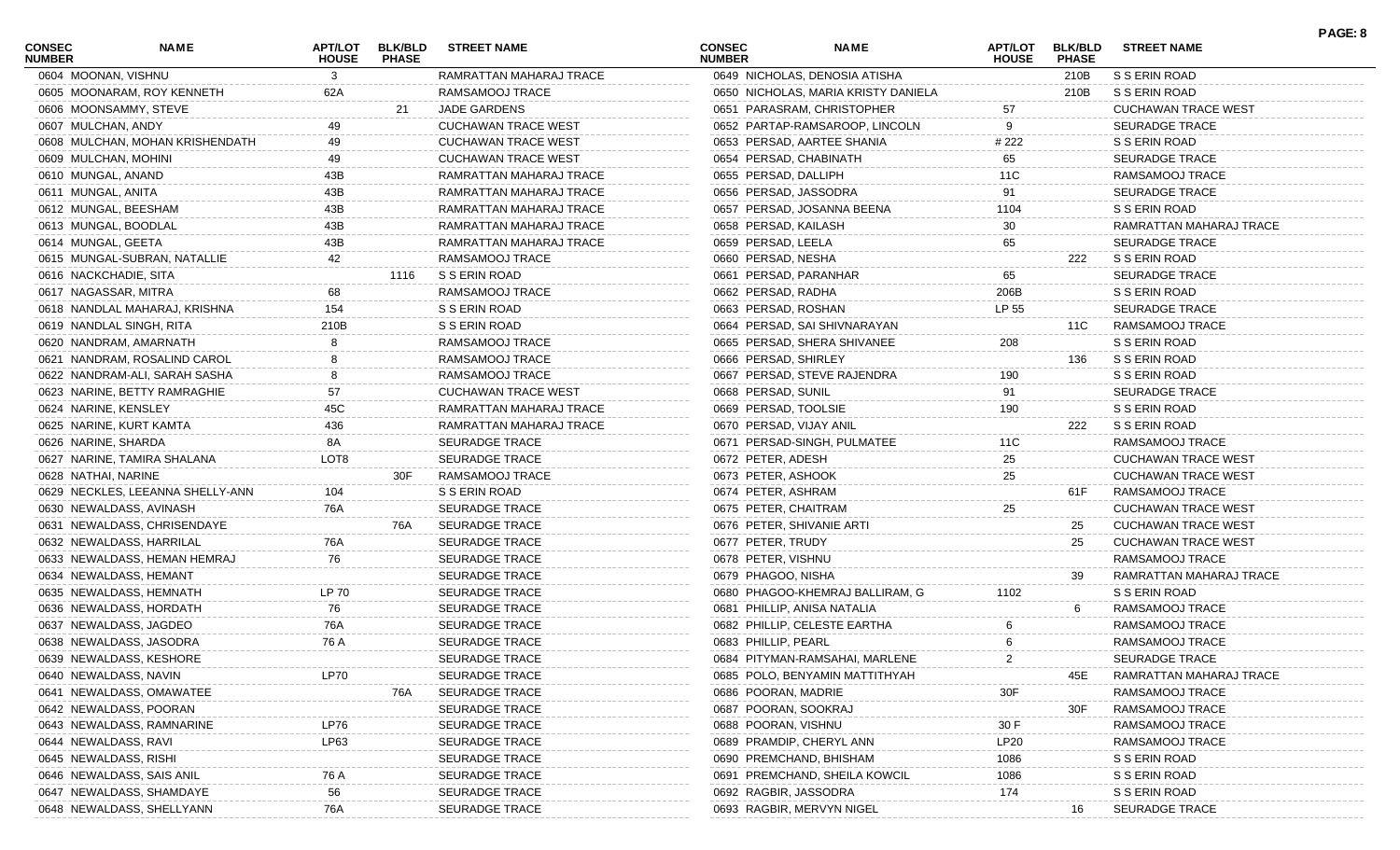| <b>CONSEC</b><br><b>NUMBER</b> | NAME                                   | <b>APT/LOT</b><br><b>HOUSE</b> | <b>BLK/BLD</b><br><b>PHASE</b> | <b>STREET NAME</b>         | <b>CONSEC</b><br><b>NUMBER</b> | <b>NAME</b>                         | APT/LOT<br><b>HOUSE</b> | <b>BLK/BLD</b><br><b>PHASE</b> | <b>STREET NAME</b>         | PAGE: 9 |
|--------------------------------|----------------------------------------|--------------------------------|--------------------------------|----------------------------|--------------------------------|-------------------------------------|-------------------------|--------------------------------|----------------------------|---------|
|                                | 0694 RAGBIR, NARINEDATH                | 174                            |                                | S S ERIN ROAD              |                                | 0739 RAMCHARITAR, KOWSIL LEELA      | LP36                    |                                | RAMRATTAN MAHARAJ TRACE    |         |
|                                | 0695 RAGBIR, TERRENCE                  | 174                            |                                | S S ERIN ROAD              | 0740 RAMCHARITAR, KUMAR        |                                     | 11                      |                                | RAMSAMOOJ TRACE            |         |
| 0696 RAGBIR, TINA              |                                        | 174                            |                                | S S ERIN ROAD              |                                | 0741 RAMCHARITAR, LAWRENCE THACKOOR | 36                      |                                | RAMRATTAN MAHARAJ TRACE    |         |
| 0697 RAGOO, CYNTHIA            |                                        | # 62B                          |                                | <b>SEURADGE TRACE</b>      |                                | 0742 RAMCHARITAR, RONALD DAVID      | 38                      |                                | RAMRATTAN MAHARAJ TRACE    |         |
|                                | 0698 RAGOO, KENNETH                    | 30A                            |                                | RAMSAMOOJ TRACE            | 0743 RAMCHARITAR, SITA         |                                     |                         | 38                             | RAMRATTAN MAHARAJ TRACE    |         |
|                                | 0699 RAGOONANAN, CHANDRAWATEE          |                                | 65                             | <b>CUCHAWAN TRACE WEST</b> |                                | 0744 RAMCHARITAR, STEPHEN DOODNATH  | 36                      |                                | RAMRATTAN MAHARAJ TRACE    |         |
|                                | 0700 RAGOONANAN, KRISHNA               | 65                             |                                | <b>CUCHAWAN TRACE WEST</b> | 0745 RAMDASS, ANJANIE          |                                     | 5E                      |                                | <b>CUCHAWAN TRACE WEST</b> |         |
|                                | 0701 RAGOONANAN, MEENA                 |                                | 65                             | <b>CUCHAWAN TRACE WEST</b> | 0746 RAMDASS, BILLY ANDY       |                                     | 1096                    |                                | S S ERIN ROAD              |         |
|                                | 0702 RAHIM, ALIYAH TASHA               |                                | 21                             | RAHIMSVILLE                | 0747 RAMDASS, DUKHANIE         |                                     | 1096                    |                                | S S ERIN ROAD              |         |
|                                | 0703 RAHIM, ANISSAH AKEESHA            |                                | 21                             | RAHIMSVILLE                | 0748 RAMDASS, KALOUTIE         |                                     | 1096                    |                                | S S ERIN ROAD              |         |
|                                | 0704 RAHIM, ELVINA REENA               |                                |                                | RAHIMSVILLE                | 0749 RAMDASS, LENA             |                                     | 25A                     |                                | <b>SEURADGE TRACE</b>      |         |
| 0705 RAHIM, EYAAZ              |                                        |                                |                                | RAHIMSVILLE                | 0750 RAMDASS, NEIL             |                                     | 25                      |                                | <b>SEURADGE TRACE</b>      |         |
| 0706 RAHIM, FYZUL              |                                        | 21                             |                                | RAHIMSVILLE                | 0751 RAMDASS, RAY HAROLD       |                                     | 25A                     |                                | <b>SEURADGE TRACE</b>      |         |
|                                | 0707 RAHIM, VIDWATIE ASHA              |                                | 21                             | RAHIMSVILLE                | 0752 RAMDASS, VIJAI            |                                     |                         | 62                             | <b>SEURADGE TRACE</b>      |         |
| 0708 RAHIM, ZORAH              |                                        |                                |                                | RAHIMSVILLE                |                                | 0753 RAMDASS-MAHARAJ, TARA          | 31                      |                                | <b>SEURADGE TRACE</b>      |         |
|                                | 0709 RAHIM-SAHADEO, SAJEEDA ARUNA      |                                |                                | RAHIMSVILLE                | 0754 RAMDATH, ALEX             |                                     | 33                      |                                | <b>CUCHAWAN TRACE WEST</b> |         |
| 0710 RAJAH, FEROZA             |                                        | 36                             |                                | <b>SEURADGE TRACE</b>      |                                | 0755 RAMDEEN, BRANDON TRISTAN NEIL  |                         | 55                             | <b>CUCHAWAN TRACE WEST</b> |         |
|                                | 0711 RAJAH, KAMALUDEEN                 | 36                             |                                | <b>SEURADGE TRACE</b>      | 0756 RAMDEEN, GUNNESS          |                                     | 55                      |                                | <b>CUCHAWAN TRACE WEST</b> |         |
|                                | 0712 RAJAH, KAYYAM FARAZ               | 36                             |                                | <b>SEURADGE TRACE</b>      |                                | 0757 RAMDEEN, KRISTIN BRIANA        |                         | 55                             | <b>CUCHAWAN TRACE WEST</b> |         |
|                                | 0713 RAJENDRA, KHEMRAJEE               | 27                             |                                | <b>SEURADGE TRACE</b>      |                                | 0758 RAMDEEN, TRICIA SHERRY ANN     |                         | 55                             | <b>CUCHAWAN TRACE WEST</b> |         |
|                                | 0714 RAJKUMAR, DEANDRA                 |                                | 19                             | RAHIMSVILLE                | 0759 RAMDEO, DARLING           |                                     | 52                      |                                | RAMSAMOOJ TRACE            |         |
|                                | 0715 RAJOON RAMJOON, DEBRAH SIMONE     | 176A                           |                                | S S ERIN ROAD              | 0760 RAMDEO, KALOUTIE          |                                     |                         | 11C                            | RAMSAMOOJ TRACE            |         |
|                                | 0716 RAMBARRAN, DHARNA                 | 62                             |                                | RAMSAMOOJ TRACE            | 0761 RAMDEO, MARK              |                                     | 11C                     |                                | RAMSAMOOJ TRACE            |         |
|                                | 0717 RAMBARRAN, MAHADEO                | 62                             |                                | RAMSAMOOJ TRACE            | 0762 RAMDEO, MITRA             |                                     | 11C                     |                                | RAMSAMOOJ TRACE            |         |
|                                | 0718 RAMBARRAN, RICHARD                | 62                             |                                | RAMSAMOOJ TRACE            | 0763 RAMDEO, PRIYA             |                                     | 128A                    |                                | S S ERIN ROAD              |         |
|                                |                                        |                                | 62                             | RAMSAMOOJ TRACE            |                                |                                     |                         |                                |                            |         |
|                                | 0719 RAMBARRAN, SARAH TRACY            |                                |                                |                            | 0764 RAMDEO, RAJESH            |                                     | 128A                    |                                | S S ERIN ROAD              |         |
|                                | 0720 RAMCHARAN, DHANRAJIAH             |                                |                                | RAMRATTAN MAHARAJ TRACE    | 0765 RAMDEO, RICHARD           |                                     |                         | 11C                            | RAMSAMOOJ TRACE            |         |
|                                | 0721 RAMCHARAN, DRUMATIE               |                                |                                | RAMRATTAN MAHARAJ TRACE    | 0766 RAMDEO, RYAN              |                                     |                         | 52                             | RAMSAMOOJ TRACE            |         |
|                                | 0722 RAMCHARAN, MOONASAR               | LP66                           |                                | <b>SEURADGE TRACE</b>      | 0767 RAMDEO, TINA              |                                     |                         | 11C                            | RAMSAMOOJ TRACE            |         |
|                                | 0723 RAMCHARAN, RUDRANATH              | LP68                           |                                | <b>SEURADGE TRACE</b>      | 0768 RAMDEO, VISHAM            |                                     | 128A                    |                                | S S ERIN ROAD              |         |
|                                | 0724 RAMCHARAN JONAS, SUNITA BHANMATIE |                                | 55B                            | RAMSAMOOJ TRACE            |                                | 0769 RAMDIAL, AMANDA NAVINA         | 164                     |                                | S S ERIN ROAD              |         |
|                                | 0725 RAMCHARAN-RAMNATH, LINDA          |                                |                                | RAMRATTAN MAHARAJ TRACE    | 0770 RAMDIAL, ANEIL VICTOR     |                                     | 164                     |                                | S S ERIN ROAD              |         |
|                                | 0726 RAMCHARAN-SINGH, SHANTEE          | 41                             |                                | RAMRATTAN MAHARAJ TRACE    | 0771 RAMDIAL, ANNALISA DEVI    |                                     | 164                     |                                | S S ERIN ROAD              |         |
|                                | 0727 RAMCHARITAR, AMY ARLENE           | 45                             |                                | <b>CUCHAWAN TRACE WEST</b> | 0772 RAMDIAL, NARUPA           |                                     | 164                     |                                | S S ERIN ROAD              |         |
|                                | 0728 RAMCHARITAR, ANNA MARIE           | 45                             |                                | <b>CUCHAWAN TRACE WEST</b> | 0773 RAMDIAL, RAJKUMAR         |                                     | 164                     |                                | S S ERIN ROAD              |         |
|                                | 0729 RAMCHARITAR, ANTONY               | 38                             |                                | RAMRATTAN MAHARAJ TRACE    | 0774 RAMESAR, TOODESH          |                                     | 17                      |                                | <b>SEURADGE TRACE</b>      |         |
|                                | 0730 RAMCHARITAR, DANIEL JEROME        |                                | 45                             | <b>CUCHAWAN TRACE WEST</b> | 0775 RAMESH, BINDRA            |                                     | 1090                    |                                | S S ERIN ROAD              |         |
|                                | 0731 RAMCHARITAR, DEOKIE SALLY ANN     | 36                             |                                | RAMRATTAN MAHARAJ TRACE    |                                | 0776 RAMJASS-HARRACKSINGH, DAYAH    | 212                     |                                | S S ERIN ROAD              |         |
|                                | 0732 RAMCHARITAR, DHANRAJ              |                                | 38B                            | RAMRATTAN MAHARAJ TRACE    | 0777 RAMJOHN, FARIA KRISTIN    |                                     | 116                     |                                | S S ERIN ROAD              |         |
|                                | 0733 RAMCHARITAR, DOOLARIE             | 45                             |                                | <b>CUCHAWAN TRACE WEST</b> | 0778 RAMJOHN, FAZILA           |                                     |                         | 116                            | S S ERIN ROAD              |         |
|                                | 0734 RAMCHARITAR, EDDY                 | 45                             |                                | RAMRATTAN MAHARAJ TRACE    | 0779 RAMJOHN, KAZIM            |                                     |                         | 116                            | S S ERIN ROAD              |         |
|                                | 0735 RAMCHARITAR, GANESH               |                                | 11                             | RAMSAMOOJ TRACE            | 0780 RAMJOHN, KEVON SHAD       |                                     | 116                     |                                | S S ERIN ROAD              |         |
|                                | 0736 RAMCHARITAR, HARRIPERSAD          |                                |                                | RAMRATTAN MAHARAJ TRACE    | 0781 RAMJOON, NADISHA          |                                     | 176A                    |                                | S S ERIN ROAD              |         |
|                                | 0737 RAMCHARITAR, JAGDESH DAVE         | 11                             |                                | RAMSAMOOJ TRACE            | 0782 RAMJOON, PREMNATH         |                                     | 182                     |                                | S S ERIN ROAD              |         |
|                                | 0738 RAMCHARITAR, JAIPERSAD            | 45                             |                                | <b>CUCHAWAN TRACE WEST</b> | 0783 RAMJOON, REYNOLD          |                                     | 174                     |                                | S S ERIN ROAD              |         |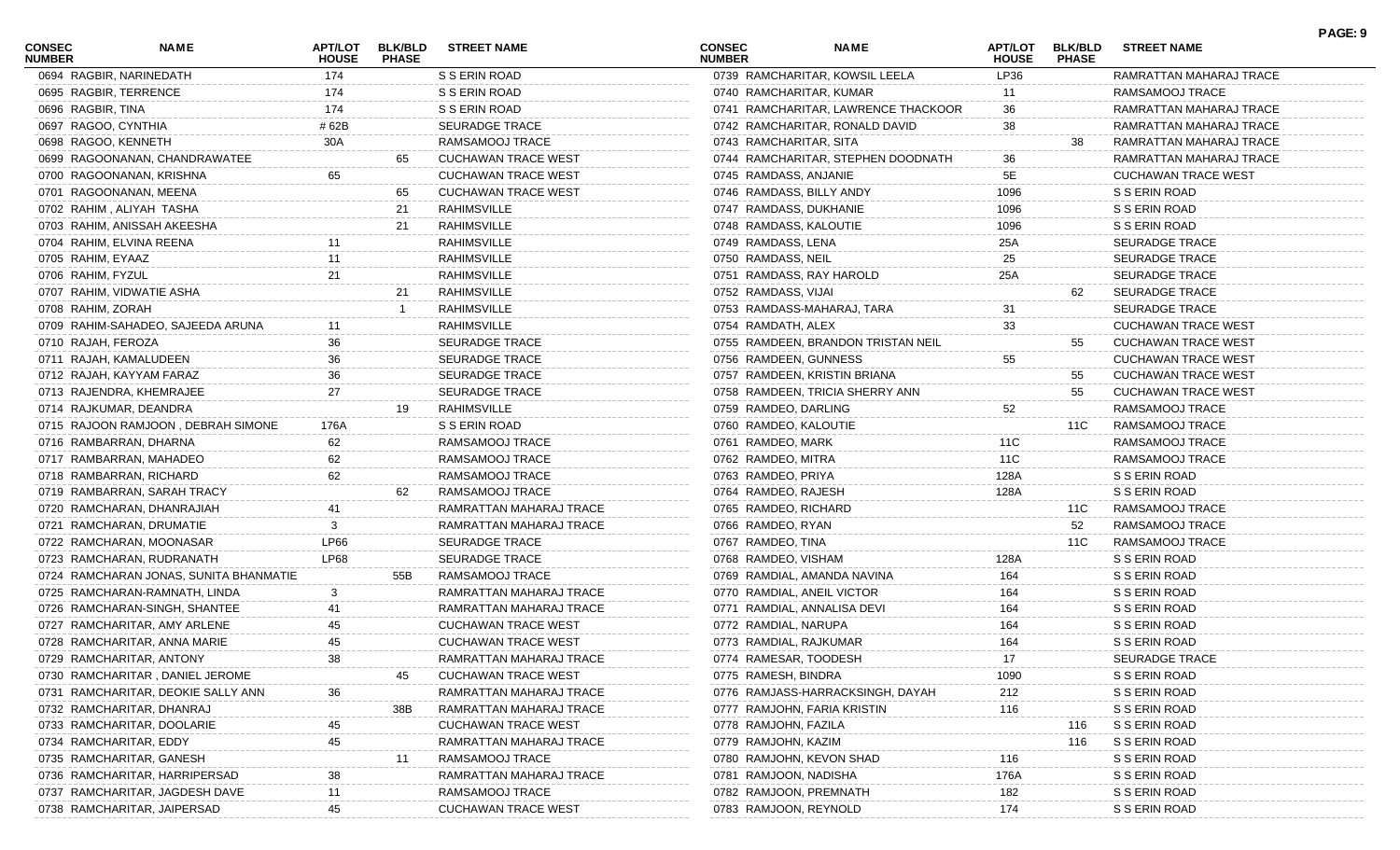| CONSEC<br><b>NUMBER</b> | NAME                                    | APT/LOT<br><b>HOUSE</b> | <b>BLK/BLD</b><br><b>PHASE</b> | <b>STREET NAME</b>         | <b>CONSEC</b><br><b>NUMBER</b> | NAME                                | APT/LOT<br><b>HOUSE</b> | <b>BLK/BLD</b><br><b>PHASE</b> | <b>STREET NAME</b>         | <b>PAGE: 10</b> |
|-------------------------|-----------------------------------------|-------------------------|--------------------------------|----------------------------|--------------------------------|-------------------------------------|-------------------------|--------------------------------|----------------------------|-----------------|
|                         | 0784 RAMJOON, ROBERT                    | 52                      |                                | RAMSAMOOJ TRACE            | 0829 RAMNARINE, BENN HARRY     |                                     | 9                       |                                | <b>RAHIMSVILLE</b>         |                 |
|                         | 0785 RAMJOON, RODNEY RYAN               | 52                      |                                | RAMSAMOOJ TRACE            |                                | 0830 RAMNARINE, RAMKALIA PARBATIE   | 1130                    |                                | S S ERIN ROAD              |                 |
|                         | 0786 RAMKALAWAN, NELSON GOBERDHAN       | 15                      |                                | <b>SEURADGE TRACE</b>      |                                | 0831 RAMNARINE, STEPHEN D R JR      |                         |                                | <b>RAHIMSVILLE</b>         |                 |
|                         | 0787 RAMKALAWAN-HARRILAL, ANGELA SIMATI | 15                      |                                | <b>SEURADGE TRACE</b>      |                                | 0832 RAMNARINE, YARRAH MARIA A      |                         |                                | <b>RAHIMSVILLE</b>         |                 |
|                         | 0788 RAMKHALAWAN, CRYSTAL               |                         | 24                             | RAMKHALAWAN GARDENS        | 0833 RAMNATH, BISSOONDATH      |                                     | 57                      |                                | RAMSAMOOJ TRACE            |                 |
|                         | 0789 RAMKHALAWAN, GAIL                  | 198                     |                                | S S ERIN ROAD              | 0834 RAMNATH, CHAITNATH        |                                     | 50                      |                                | RAMSAMOOJ TRACE            |                 |
|                         | 0790 RAMKHALAWAN, JAIPERSAD             |                         |                                | <b>CUCHAWAN TRACE WEST</b> | 0835 RAMNATH, GANGADATH        |                                     |                         | 51                             | RAMSAMOOJ TRACE            |                 |
|                         | 0791 RAMKHALAWAN, KAMINI                | 198                     |                                | S S ERIN ROAD              | 0836 RAMNATH, HANSRAJ          |                                     | 33                      |                                | <b>CUCHAWAN TRACE WEST</b> |                 |
|                         | 0792 RAMKHALAWAN, KEVIN KESHANT         | 196                     |                                | S S ERIN ROAD              | 0837 RAMNATH, INDIRA           |                                     |                         | 50                             | RAMSAMOOJ TRACE            |                 |
|                         | 0793 RAMKHALAWAN, LILIAN                | 196                     |                                | S S ERIN ROAD              |                                | 0838 RAMNATH, MANIRAM PARASRAM      | 43A                     |                                | RAMRATTAN MAHARAJ TRACE    |                 |
|                         | 0794 RAMKHALAWAN, NADIA                 |                         | 196                            | S S ERIN ROAD              | 0839 RAMNATH, RADESH KUMAR     |                                     | 34                      |                                | RAMRATTAN MAHARAJ TRACE    |                 |
|                         | 0795 RAMKHALAWAN, NEIL                  | 198 B                   |                                | RAMKHALAWAN GARDENS        | 0840 RAMNATH, RAMDATH          |                                     |                         |                                | RAMSAMOOJ TRACE            |                 |
|                         | 0796 RAMKHALAWAN, NIGEL                 | 198                     |                                | S S ERIN ROAD              |                                | 0841 RAMNATH, RAMDEO NARINE         | 33                      |                                | <b>CUCHAWAN TRACE WEST</b> |                 |
|                         | 0797 RAMKHALAWAN, RAJIV DHANEE          | 43                      |                                | <b>CUCHAWAN TRACE WEST</b> | 0842 RAMNATH, RISHI            |                                     | <b>LP20</b>             |                                | RAMSAMOOJ TRACE            |                 |
|                         | 0798 RAMKHALAWAN, RAMDEO                | 198                     |                                | S S ERIN ROAD              | 0843 RAMNATH, SEMA             |                                     |                         |                                | RAMSAMOOJ TRACE            |                 |
|                         | 0799 RAMKHALAWAN, RISHI LUTCHMAN        | 196                     |                                | S S ERIN ROAD              | 0844 RAMNATH, SHANE            |                                     | <b>LP20</b>             |                                | RAMSAMOOJ TRACE            |                 |
|                         | 0800 RAMKHALAWAN, ROOPNARINE            | 196                     |                                | S S ERIN ROAD              | 0845 RAMNATH, SUSHILA          |                                     | 33                      |                                | <b>CUCHAWAN TRACE WEST</b> |                 |
|                         | 0801 RAMKHALAWAN, SARAH PETRONELLA      |                         | 43                             | <b>CUCHAWAN TRACE WEST</b> | 0846 RAMNATH SINGH, DALINI     |                                     |                         | 230                            | S S ERIN ROAD              |                 |
|                         | 0802 RAMKHALAWAN, VIDIVARTY MARISSA     |                         | 43                             | <b>CUCHAWAN TRACE WEST</b> | 0847 RAMNATH SINGH, DAMINI     |                                     |                         | 230                            | S S ERIN ROAD              |                 |
|                         | 0803 RAMKHELAWAN, DEONARINE             |                         | 198C                           | RAMKHALAWAN GARDENS        |                                | 0848 RAMNATH SINGH, ELLIS GOBERDHAN | 230                     |                                | S S ERIN ROAD              |                 |
|                         | 0804 RAMKISSOON, BALRAJ                 | 59                      |                                | CUCHAWAN TRACE WEST        |                                | 0849 RAMNATH SINGH, RAJKUMARIE      | 230                     |                                | S S ERIN ROAD              |                 |
|                         | 0805 RAMKISSOON, CHANDRA MOHANDAI       |                         |                                | RAMSAMOOJ TRACE            |                                | 0850 RAMNATHSINGH, ANJULI LEAH      | APT 06                  | 7B                             | <b>SEURADGE TRACE</b>      |                 |
|                         |                                         |                         | 58<br>76                       | <b>SEURADGE TRACE</b>      |                                |                                     |                         |                                |                            |                 |
|                         | 0806 RAMKISSOON, HEMA                   |                         |                                |                            |                                | 0851 RAMNATHSINGH, CHELSEA PRIYA    |                         |                                | RAMRATTAN MAHARAJ TRACE    |                 |
|                         | 0807 RAMKISSOON, ISABELLE               | 53A                     |                                | <b>CUCHAWAN TRACE WEST</b> | 0852 RAMNATHSINGH, ELDON       |                                     |                         |                                | RAMRATTAN MAHARAJ TRACE    |                 |
|                         | 0808 RAMKISSOON, JAIKARAN               | 59                      |                                | RAMSAMOOJ TRACE            |                                | 0853 RAMNATHSINGH, SAJEEV WESLEY    |                         |                                | RAMRATTAN MAHARAJ TRACE    |                 |
|                         | 0809 RAMKISSOON, JASON ROOP             |                         | 51                             | <b>CUCHAWAN TRACE WEST</b> |                                | 0854 RAMNATHSINGH, SALOME SUNITA    |                         |                                | RAMRATTAN MAHARAJ TRACE    |                 |
|                         | 0810 RAMKISSOON, JOYCE                  | 1106                    |                                | S S ERIN ROAD              | 0855 RAMNATHSINGH, TARA        |                                     |                         |                                | RAMRATTAN MAHARAJ TRACE    |                 |
|                         | 0811 RAMKISSOON, LOOKNATH               | 59                      |                                | RAMSAMOOJ TRACE            | 0856 RAMOUTAR, JAGRANI TARA    |                                     | 160                     |                                | S S ERIN ROAD              |                 |
|                         | 0812 RAMKISSOON, MAHARAGEE              | 51                      |                                | CUCHAWAN TRACE WEST        |                                | 0857 RAMOUTAR BHOLAI, PEYOSHANEE    |                         | 34                             | RAMRATTAN MAHARAJ TRACE    |                 |
|                         | 0813 RAMKISSOON, MITRA MOTI             | 59                      |                                | RAMSAMOOJ TRACE            | 0858 RAMPERSAD, BHADEVI        |                                     | 78B                     |                                | RAMSAMOOJ TRACE            |                 |
|                         | 0814 RAMKISSOON, PAMELA                 | 59                      |                                | RAMSAMOOJ TRACE            | 0859 RAMPERSAD, BHAGMANIAH     |                                     | 67                      |                                | <b>CUCHAWAN TRACE WEST</b> |                 |
|                         | 0815 RAMKISSOON, SUMINTRA               | # 16                    |                                | RAMSAMOOJ TRACE            | 0860 RAMPERSAD, CARLYLE        |                                     | LP146                   |                                | CUCHAWAN TRACE WEST        |                 |
|                         | 0816 RAMKISSOON, VASUDEV                | 58                      |                                | <b>CUCHAWAN TRACE WEST</b> | 0861 RAMPERSAD, DAVE           |                                     | 78A-1                   |                                | RAMSAMOOJ TRACE            |                 |
|                         | 0817 RAMKISSOON, VISHARD MITCHEL        |                         | 59                             | RAMSAMOOJ TRACE            | 0862 RAMPERSAD, DAVINDRA       |                                     | 87                      |                                | RAMSAMOOJ TRACE            |                 |
|                         | 0818 RAMKISSOON-BHARATH, TRISHNOUTE     |                         |                                | RAMSAMOOJ TRACE            | 0863 RAMPERSAD, DEORAJ         |                                     | 45                      |                                | RAMRATTAN MAHARAJ TRACE    |                 |
|                         | 0819 RAMLAL, KOWSILIA                   |                         | 78B                            | SEURADGE TRACE             | 0864 RAMPERSAD, DOHILAH        |                                     | 45                      |                                | RAMRATTAN MAHARAJ TRACE    |                 |
|                         | 0820 RAMLAL, LISA YVONNE SWATEE         | 77B                     |                                | <b>CUCHAWAN TRACE WEST</b> | 0865 RAMPERSAD, EMILY          |                                     | 78                      |                                | RAMSAMOOJ TRACE            |                 |
|                         | 0821 RAMLAL, ROY LESLIE                 | 38                      |                                | RAMRATTAN MAHARAJ TRACE    | 0866 RAMPERSAD, GANESH         |                                     | 78A                     |                                | RAMSAMOOJ TRACE            |                 |
|                         | 0822 RAMLOCHAN, ANAND RAMSAROOP C       | LP 59                   |                                | SEURADGE TRACE             | 0867 RAMPERSAD, GOVIND         |                                     | 78A                     |                                | RAMSAMOOJ TRACE            |                 |
|                         | 0823 RAMLOCHAN, ANDY                    |                         | 69                             | SEURADGE TRACE             | 0868 RAMPERSAD, INDAR          |                                     | 78G                     |                                | RAMSAMOOJ TRACE            |                 |
|                         | 0824 RAMLOCHAN, ARNOLD S                | MM1/4                   |                                | <b>SEURADGE TRACE</b>      |                                | 0869 RAMPERSAD, JONATHAN RAMESH     |                         | 1090                           | S S ERIN ROAD              |                 |
|                         | 0825 RAMLOCHAN, DAHARAMDAYE             | 56                      |                                | <b>SEURADGE TRACE</b>      | 0870 RAMPERSAD, JUNIOR         |                                     | 78                      |                                | RAMSAMOOJ TRACE            |                 |
|                         | 0826 RAMLOCHAN, DULARIE                 | 76                      |                                | <b>SEURADGE TRACE</b>      | 0871 RAMPERSAD, KEISHA VIDIA   |                                     | 67                      |                                | <b>CUCHAWAN TRACE WEST</b> |                 |
|                         | 0827 RAMLOCHAN, POPO                    | 1124                    |                                | S S ERIN ROAD              |                                | 0872 RAMPERSAD, KELVIN SAGAR        | 45                      |                                | RAMRATTAN MAHARAJ TRACE    |                 |
|                         | 0828 RAMNARINE, BARLO                   | 43                      |                                | RAMRATTAN MAHARAJ TRACE    | 0873 RAMPERSAD, KIM NATASHA    |                                     | LP146                   |                                | <b>CUCHAWAN TRACE WEST</b> |                 |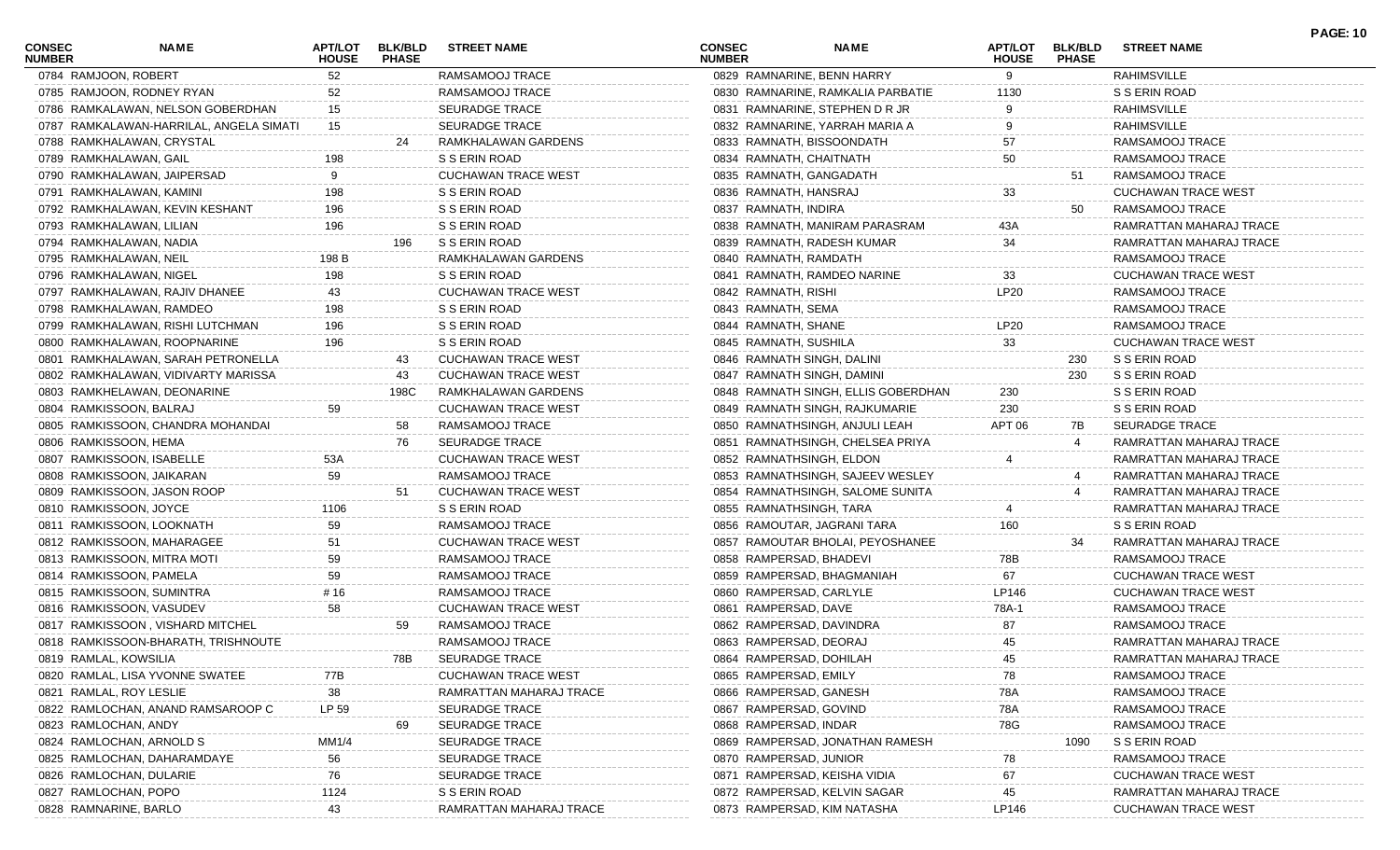| <b>CONSEC</b><br><b>NUMBER</b> | NAME                                  | APT/LOT<br><b>HOUSE</b> | <b>BLK/BLD</b><br><b>PHASE</b> | <b>STREET NAME</b>         | <b>CONSEC</b><br><b>NUMBER</b> | <b>NAME</b>                         | APT/LOT<br><b>HOUSE</b> | <b>BLK/BLD</b><br><b>PHASE</b> | <b>STREET NAME</b>         | <b>PAGE: 11</b> |
|--------------------------------|---------------------------------------|-------------------------|--------------------------------|----------------------------|--------------------------------|-------------------------------------|-------------------------|--------------------------------|----------------------------|-----------------|
| 0874 RAMPERSAD, LISA           |                                       | 78A-1                   |                                | RAMSAMOOJ TRACE            | 0919 RAMSAHAI, DAVID           |                                     | 8                       |                                | <b>SEURADGE TRACE</b>      |                 |
| 0875 RAMPERSAD, LISA           |                                       | 176                     |                                | S S ERIN ROAD              | 0920 RAMSAHAI, DENZIL          |                                     | $\overline{2}$          |                                | <b>SEURADGE TRACE</b>      |                 |
|                                | 0876 RAMPERSAD, LYNDON SAMUEL JR      | 5D                      |                                | <b>CUCHAWAN TRACE WEST</b> |                                | 0921 RAMSAHAI, JONATHAN LEE         |                         | 10                             | <b>SEURADGE TRACE</b>      |                 |
|                                | 0877 RAMPERSAD, MADHAN                |                         | 78B                            | RAMSAMOOJ TRACE            |                                | 0922 RAMSAHAI, JOSEPH NATHANIEL     |                         |                                | <b>SEURADGE TRACE</b>      |                 |
|                                | 0878 RAMPERSAD, NEIGAL PARYLAL        | LP 7-2                  |                                | RAMRATTAN MAHARAJ TRACE    | 0923 RAMSAHAI, LILLOWTIE       |                                     |                         |                                | <b>SEURADGE TRACE</b>      |                 |
| 0879 RAMPERSAD, NEIL           |                                       | 67                      |                                | <b>CUCHAWAN TRACE WEST</b> | 0924 RAMSAHAI, SAVITRI         |                                     |                         | 2                              | <b>SEURADGE TRACE</b>      |                 |
|                                | 0880 RAMPERSAD, NIRANJANA             | 19                      |                                | RAHIMSVILLE                | 0925 RAMSAHAI, SHANE           |                                     |                         |                                | <b>SEURADGE TRACE</b>      |                 |
|                                | 0881 RAMPERSAD, NISHA BEVERLY         | 67                      |                                | <b>CUCHAWAN TRACE WEST</b> | 0926 RAMSARAN, RAJO            |                                     |                         |                                | <b>SEURADGE TRACE</b>      |                 |
|                                | 0882 RAMPERSAD, PANKARD               | 126                     |                                | RAMSAMOOJ TRACE            | 0927 RAMSARAN, RIA             |                                     | 43F                     |                                | RAMRATTAN MAHARAJ TRACE    |                 |
|                                | 0883 RAMPERSAD, PEARL INGRID          | 67                      |                                | CUCHAWAN TRACE WEST        |                                | 0928 RAMSAROOP-BEEPATH, SHERYL      | 51                      |                                | RAMRATTAN MAHARAJ TRACE    |                 |
|                                | 0884 RAMPERSAD, PETAL SHERRIE         | 67                      |                                | <b>CUCHAWAN TRACE WEST</b> | 0929 RAMSINGH, DHANMATIE       |                                     |                         | 80.                            | <b>CUCHAWAN TRACE WEST</b> |                 |
|                                | 0885 RAMPERSAD, RAKESH KUNGAN         | 78                      |                                | RAMSAMOOJ TRACE            | 0930 RAMSINGH, RADHA           |                                     | 5E                      |                                | <b>CUCHAWAN TRACE WEST</b> |                 |
|                                | 0886 RAMPERSAD, RAMLAL RALPHIE        | 78A                     |                                | RAMSAMOOJ TRACE            | 0931 RAMSUMAIR, BINMATI        |                                     | 67                      |                                | RAMSAMOOJ TRACE            |                 |
|                                | 0887 RAMPERSAD, SAWARI                | 67                      |                                | CUCHAWAN TRACE WEST        | 0932 RAMSUMAIR, PRAKASH        |                                     | 67                      |                                | RAMSAMOOJ TRACE            |                 |
| 0888 RAMPERSAD, SUNIL          |                                       | 67                      |                                | <b>CUCHAWAN TRACE WEST</b> | 0933 RAMSUMAIR, RAJESH         |                                     |                         |                                | RAMSAMOOJ TRACE            |                 |
| 0889 RAMPERSAD, SUNIL          |                                       | 78                      |                                | RAMSAMOOJ TRACE            |                                | 0934 RAMSUMAIR-JOSEPH, ANITA AARTEE | 67                      |                                | RAMSAMOOJ TRACE            |                 |
|                                | 0890 RAMPERSAD, SURESH HEMANT KUMAR   |                         | 78B                            | RAMSAMOOJ TRACE            |                                | 0935 RAMTAHAL, ASHLEY BYRON KRISHNA |                         | 60                             | RAMSAMOOJ TRACE            |                 |
| 0891 RAMPERSAD, SYLVIE         |                                       | 174                     |                                | S S ERIN ROAD              | 0936 REID, HAZEL               |                                     |                         | 61B                            | RAMSAMOOJ TRACE            |                 |
|                                | 0892 RAMPERSAD, TARAMATTEE            | 78A                     |                                | RAMSAMOOJ TRACE            | 0937 ROJAN, KHEMRAJ            |                                     | 73                      |                                | <b>CUCHAWAN TRACE WEST</b> |                 |
|                                | 0893 RAMPERSAD, VIJAY DEVANAND        | 77                      |                                | CUCHAWAN TRACE WEST        | 0938 ROJAN, NAZREEN            |                                     |                         | 73                             | <b>CUCHAWAN TRACE WEST</b> |                 |
|                                | 0894 RAMPERSAD RAMKHELAWAN, BHAGWATII | 198C                    |                                | RAMKHALAWAN GARDENS        | 0939 ROJAN, SHUFFICK           |                                     | 73                      |                                | <b>CUCHAWAN TRACE WEST</b> |                 |
|                                | 0895 RAMPERSAD-BITNA, KHEMATEE        | 78A                     |                                | RAMSAMOOJ TRACE            |                                | 0940 ROJAN, SUBASH SHAMSHER         |                         | 73                             | <b>CUCHAWAN TRACE WEST</b> |                 |
|                                | 0896 RAMPERSAD-ROOPCHAN, SHAKILA      |                         | 78D.                           | RAMSAMOOJ TRACE            |                                | 0941 ROOPAN JONAS, PATRINA          |                         | 56                             | RAMSAMOOJ TRACE            |                 |
|                                | 0897 RAMPHALL, ARISTA MELODY          | 200C                    |                                | RAMKHALAWAN GARDENS        | 0942 ROOPCHAN, LEE-ANNA        |                                     | 78 D                    |                                | RAMSAMOOJ TRACE            |                 |
|                                | 0898 RAMPHALL, CHRISELLE CANDICE      |                         | 200C                           | S S ERIN ROAD              | 0943 ROOPCHAN, PAMELA          |                                     | 75                      |                                | <b>CUCHAWAN TRACE WEST</b> |                 |
| 0899 RAMPHALL, PREM            |                                       | 200C                    |                                | RAMKHALAWAN GARDENS        | 0944 ROOPCHAND, RAJO           |                                     | 29                      |                                | RAMSAMOOJ TRACE            |                 |
| 0900 RAMRAJ, ANNIE             |                                       | 59                      |                                | <b>CUCHAWAN TRACE WEST</b> | 0945 ROOPCHAND, REBECCA        |                                     | 78D                     |                                | RAMSAMOOJ TRACE            |                 |
|                                | 0901 RAMRAJ, CELINE CHELSEA           | 59                      |                                | <b>CUCHAWAN TRACE WEST</b> | 0946 ROOPLAL, SYLVIA           |                                     |                         | 64                             | <b>SEURADGE TRACE</b>      |                 |
| 0902 RAMRAJ, CYNTHIA           |                                       | 59                      |                                | <b>CUCHAWAN TRACE WEST</b> | 0947 ROOPNARINE, CINTRA        |                                     | 43B                     |                                | <b>SEURADGE TRACE</b>      |                 |
| 0903 RAMRAJ, DILLON            |                                       | 59                      |                                | <b>CUCHAWAN TRACE WEST</b> |                                | 0948 ROOPNARINE, GANGADAYE C        | <b>LP57</b>             |                                | <b>SEURADGE TRACE</b>      |                 |
|                                | 0904 RAMRAJ, PRAKASH YUDHISTIR        | <b>LP17</b>             |                                | <b>CUCHAWAN TRACE WEST</b> |                                | 0949 ROOPNARINE, LUTCHMIDATH        | <b>LP57</b>             |                                | <b>SEURADGE TRACE</b>      |                 |
| 0905 RAMRAJ, RAMDATH           |                                       | 59                      |                                | CUCHAWAN TRACE WEST        | 0950 ROOPNARINE, SUDESH        |                                     |                         | 41-43                          | SEURADGE TRACE             |                 |
| 0906 RAMRAJ, RAMSARAN          |                                       | 59                      |                                | CUCHAWAN TRACE WEST        | 0951 ROOPNARINE, VEDESH        |                                     |                         | 41-43                          | SEURADGE TRACE             |                 |
| 0907 RAMRAJ, SUCILLA           |                                       | 77A                     |                                | <b>CUCHAWAN TRACE WEST</b> | 0952 SAGRAM, PREMAWATIE        |                                     | 37                      |                                | RAMRATTAN MAHARAJ TRACE    |                 |
| 0908 RAMRAJ, SUNILL            |                                       | 77A                     |                                | <b>CUCHAWAN TRACE WEST</b> |                                | 0953 SAHADEO-RAMKISSOON, NISHA      | 1132                    |                                | S S ERIN ROAD              |                 |
| 0909 RAMRATTAN, NAVIN          |                                       | 210G                    |                                | S S ERIN ROAD              | 0954 SAM, RAVI                 |                                     |                         | 87                             | <b>CUCHAWAN TRACE WEST</b> |                 |
| 0910 RAMROOP, RADICA           |                                       |                         | 80                             | RAMSAMOOJ TRACE            | 0955 SAM, VANESSA              |                                     |                         |                                | <b>CUCHAWAN TRACE WEST</b> |                 |
|                                |                                       |                         |                                |                            |                                |                                     | 87                      |                                |                            |                 |
|                                | 0911 RAMROOP-BOODRAM, INDIRA          |                         |                                | JADE GARDENS               |                                | 0956 SAMAROO, AMRESH KUMAR          |                         | 78                             | <b>CUCHAWAN TRACE WEST</b> |                 |
|                                | 0912 RAMSAHAI, ANALISA MARIE          |                         |                                | SEURADGE TRACE             | 0957 SAMAROO, ANAND            |                                     |                         | 184                            | S S ERIN ROAD              |                 |
| 0913 RAMSAHAI, ANJANIE         |                                       | $8 - 10$                |                                | SEURADGE TRACE             | 0958 SAMAROO, AVINASH          |                                     | 182                     |                                | S S ERIN ROAD              |                 |
| 0914 RAMSAHAI, AUDRA           |                                       | 8                       |                                | <b>SEURADGE TRACE</b>      | 0959 SAMAROO, BASDEO           |                                     | LP28                    |                                | RAMSAMOOJ TRACE            |                 |
|                                | 0915 RAMSAHAI, BASMATEE               | 200                     |                                | S S ERIN ROAD              | 0960 SAMAROO, LILLYIA          |                                     | LP 54                   |                                | <b>SEURADGE TRACE</b>      |                 |
| 0916 RAMSAHAI, BHIMAL          |                                       | 10                      |                                | SEURADGE TRACE             | 0961 SAMAROO, MALA             |                                     |                         |                                | S S ERIN ROAD              |                 |
|                                | 0917 RAMSAHAI, CATHERINE MARY         |                         | 10                             | <b>SEURADGE TRACE</b>      |                                | 0962 SAMAROO, MITRA MADHAN          | 48                      |                                | <b>CUCHAWAN TRACE WEST</b> |                 |
|                                | 0918 RAMSAHAI, DAVE CHANDERDAT        |                         | 2                              | SEURADGE TRACE             | 0963 SAMAROO, NARESH           |                                     | 46A                     |                                | SEURADGE TRACE             |                 |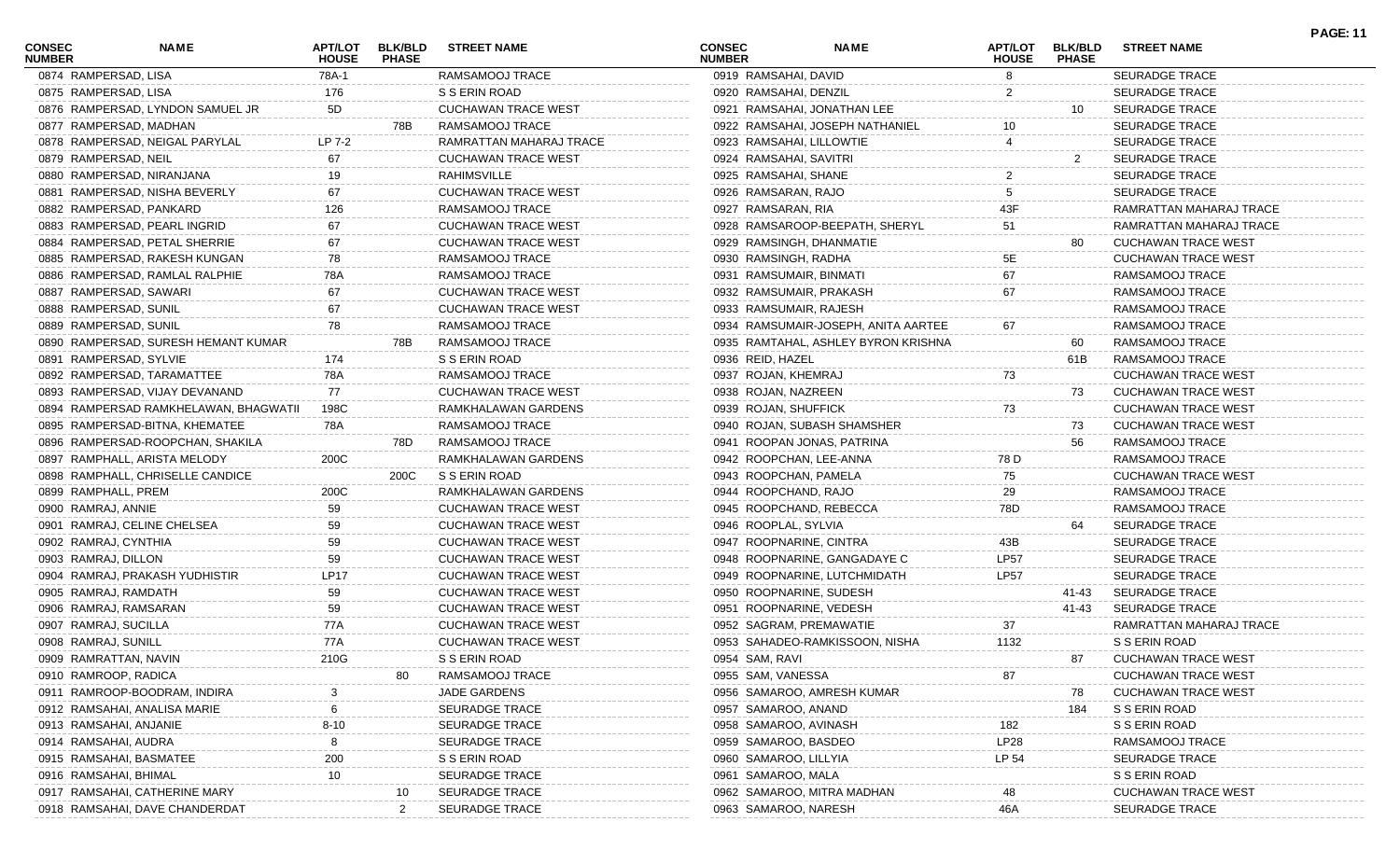| <b>CONSEC</b><br><b>NUMBER</b> | <b>NAME</b>                           | <b>APT/LOT</b><br><b>HOUSE</b> | <b>BLK/BLD</b><br><b>PHASE</b> | <b>STREET NAME</b>         | <b>CONSEC</b><br><b>NUMBER</b> | <b>NAME</b>                           | <b>APT/LOT</b><br><b>HOUSE</b> | <b>BLK/BLD</b><br><b>PHASE</b> | <b>STREET NAME</b>      |  |
|--------------------------------|---------------------------------------|--------------------------------|--------------------------------|----------------------------|--------------------------------|---------------------------------------|--------------------------------|--------------------------------|-------------------------|--|
|                                | 0964 SAMAROO, NEELA                   | 182                            |                                | S S ERIN ROAD              |                                | 1009 SEEGOBIN, AMRAKA B               |                                | 114                            | S S ERIN ROAD           |  |
|                                | 0965 SAMAROO, RAVINA                  |                                | 184                            | S S ERIN ROAD              |                                | 1010 SEEGOBIN, ASHA LAIKHRANEE        | 114                            |                                | S S ERIN ROAD           |  |
|                                | 0966 SAMAROO, SARWAN SOL              | 180                            |                                | S S ERIN ROAD              |                                | 1011 SEEGOBIN, MADANSANE              | 114                            |                                | S S ERIN ROAD           |  |
|                                | 0967 SAMAROO, SOMA                    |                                | 46                             | SEURADGE TRACE             |                                | 1012 SEEGOBIN, NUMESH                 | 114                            |                                | S S ERIN ROAD           |  |
|                                | 0968 SAMAROO, SUDESH                  | 46A                            |                                | <b>SEURADGE TRACE</b>      |                                | 1013 SEEGOBIN, SAHADEO                | 62                             |                                | RAMSAMOOJ TRACE         |  |
|                                | 0969 SAMAROO, SURESH                  | 46A                            |                                | <b>SEURADGE TRACE</b>      |                                | 1014 SEEGOBIN, SANJAY GANESH          | 114                            |                                | S S ERIN ROAD           |  |
|                                | 0970 SAMAROO-RAMKISSOON, SEETA        | 59                             |                                | RAMSAMOOJ TRACE            |                                | 1015 SEEGOBIN, SOOMATIE               | 114                            |                                | S S ERIN ROAD           |  |
|                                | 0971 SAMAROO-THOM, MALTIE             |                                |                                | <b>SEURADGE TRACE</b>      | 1016 SEEGOBIN, VANITA          |                                       | 114                            |                                | S S ERIN ROAD           |  |
|                                | 0972 SAMDATH, ARJOON                  |                                |                                | <b>SEURADGE TRACE</b>      |                                | 1017 SEEGOBIN, VESHAL GARVIN          |                                | 114                            | S S ERIN ROAD           |  |
|                                | 0973 SAMDATH, PARBATIE                | 24                             |                                | <b>SEURADGE TRACE</b>      |                                | 1018 SEEJATTAN, AMRITA CHANDI         |                                | LP172                          | RAMRATTAN MAHARAJ TRACE |  |
|                                | 0974 SAMDATH, SHIVA VISHEN            | 24                             |                                | <b>SEURADGE TRACE</b>      |                                | 1019 SEEJATTAN, ANANTA ANAMIKA        | LP <sub>2</sub>                |                                | RAMRATTAN MAHARAJ TRACE |  |
|                                | 0975 SAMDATH, VESHANA                 | 24                             |                                | <b>SEURADGE TRACE</b>      |                                | 1020 SEEJATTAN, KALAWATEE             | LP <sub>2</sub>                |                                | RAMRATTAN MAHARAJ TRACE |  |
|                                | 0976 SAMDEO, INDRAUTIE                | LP 69                          |                                | <b>SEURADGE TRACE</b>      |                                | 1021 SEEJATTAN, MARK AMRITH           |                                | 2                              | RAMRATTAN MAHARAJ TRACE |  |
|                                | 0977 SAMLAL, DEOMATIE                 | LP172                          |                                | RAMRATTAN MAHARAJ TRACE    |                                | 1022 SEEMUNGAL, AMRITA DEVI           |                                | 30D                            | RAMSAMOOJ TRACE         |  |
|                                | 0978 SAMLAL, LISA                     | 210B                           |                                | S S ERIN ROAD              |                                | 1023 SEEMUNGAL, BASDAYE               | 45C                            |                                | RAMRATTAN MAHARAJ TRACE |  |
|                                | 0979 SAMLAL, MOOKOONLAL MAAN          | LP 172                         |                                | RAMRATTAN MAHARAJ TRACE    |                                | 1024 SEEMUNGAL, DAVIKHA               | 30B                            |                                | RAMSAMOOJ TRACE         |  |
|                                | 0980 SAMMY, ANIL                      | 67                             |                                | <b>CUCHAWAN TRACE WEST</b> |                                | 1025 SEEMUNGAL, HEMRAJ                | 30B                            |                                | RAMSAMOOJ TRACE         |  |
|                                | 0981 SAMMY, LARRY HARNARINE           | 1106                           |                                | S S ERIN ROAD              |                                | 1026 SEEMUNGAL, LUTCHMEDATH           | 43C                            |                                | RAMRATTAN MAHARAJ TRACE |  |
|                                | 0982 SAMMY MOHAMMED, CANDICE KATTRINA |                                | 13                             | <b>CUCHAWAN TRACE WEST</b> |                                | 1027 SEEMUNGAL, NAREN NIGEL           | 30D                            |                                | RAMSAMOOJ TRACE         |  |
|                                | 0983 SAMPATH RAMDASS, JOANNE          | 25                             |                                | <b>SEURADGE TRACE</b>      |                                | 1028 SEEMUNGAL, NARESH                | 30B                            |                                | RAMSAMOOJ TRACE         |  |
|                                | 0984 SAMSOODEEN, ANAND                | 49                             |                                | RAMSAMOOJ TRACE            |                                | 1029 SEEMUNGAL, NERISSA               | 43 C                           |                                | RAMRATTAN MAHARAJ TRACE |  |
|                                | 0985 SAMSOODEEN, CHELSEA              | 17                             |                                | <b>CUCHAWAN TRACE WEST</b> |                                | 1030 SEEMUNGAL, SHARMILLA             | 30B                            |                                | RAMSAMOOJ TRACE         |  |
|                                | 0986 SAMSOODEEN, EARLE                | 17                             |                                | <b>CUCHAWAN TRACE WEST</b> |                                | 1031 SEEMUNGAL, SUNITA                | 43C                            |                                | RAMRATTAN MAHARAJ TRACE |  |
|                                | 0987 SAMSOODEEN, MELVIN               |                                | 49                             | RAMSAMOOJ TRACE            |                                | 1032 SEEPERSAD, ANDRE                 | 56                             |                                | RAMSAMOOJ TRACE         |  |
|                                | 0988 SAMSOODEEN, SAMDAYE              |                                |                                | RAMSAMOOJ TRACE            | 1033 SEEPERSAD, ANNA           |                                       | 104                            |                                | S S ERIN ROAD           |  |
|                                | 0989 SAMSOODEEN BOWRIE, SAVITRI       |                                |                                | RAMSAMOOJ TRACE            |                                | 1034 SEEPERSAD, DANIEL JONATHAN KEVON |                                | 104                            | S S ERIN ROAD           |  |
|                                | 0990 SAMSUNDAR, HARRYPERSAD           | 87                             |                                | <b>CUCHAWAN TRACE WEST</b> |                                | 1035 SEEPERSAD, JOSHUA DARRIEN        | 104                            |                                | S S ERIN ROAD           |  |
|                                | 0991 SAMSUNDAR, RAMPEYARIE            |                                |                                | <b>CUCHAWAN TRACE WEST</b> |                                | 1036 SEEPERSAD, NEATREE DEVI          | 1108                           |                                | S S ERIN ROAD           |  |
|                                | 0992 SAMSUNDAR, ROGER                 |                                |                                | RAMSAMOOJ TRACE            |                                | 1037 SEEPERSADSINGH, NICOLE           | 74                             |                                | <b>SEURADGE TRACE</b>   |  |
|                                | 0993 SAMSUNDAR, SUNITA                |                                |                                | RAMSAMOOJ TRACE            |                                | 1038 SEUNARINE, HAMANT                |                                |                                | RAMSAMOOJ TRACE         |  |
|                                | 0994 SANEY, SHIRLEY ANGELLA           | 168                            |                                | S S ERIN ROAD              | 1039 SEUNARINE, LISA           |                                       |                                | $\overline{2}$                 | RAMSAMOOJ TRACE         |  |
|                                | 0995 SANKAR, CYNTHIA                  |                                | 130                            | S S ERIN ROAD              |                                | 1040 SEUNARINE, MELISSA               |                                | 2                              | RAMSAMOOJ TRACE         |  |
|                                | 0996 SANKAR, RICARDO                  | 39                             |                                | <b>CUCHAWAN TRACE WEST</b> | 1041 SEUNARINE, MITRA          |                                       | 30B                            |                                | RAMSAMOOJ TRACE         |  |
|                                | 0997 SANKAR, SHARON                   | 39                             |                                | <b>CUCHAWAN TRACE WEST</b> |                                | 1042 SEUNARINE, RADHA                 |                                | 2                              | RAMSAMOOJ TRACE         |  |
|                                | 0998 SANKAR PERSAD, INDAR             | 1104                           |                                | S S ERIN ROAD              | 1043 SEUPAUL, VIOLET           |                                       | 19                             |                                | <b>SEURADGE TRACE</b>   |  |
|                                | 0999 SANKAR-MAHARAJ, SURUJDAYE        | LP62                           |                                | SEURADGE TRACE             |                                | 1044 SHAH, KHALEEL AL MUJAHID         |                                |                                | SEURADGE TRACE          |  |
|                                | 1000 SARWAN, LOCHAN NIRMAL            |                                |                                | RAHIMSVILLE                | 1045 SHAH, KHALID              |                                       | 70                             |                                | <b>SEURADGE TRACE</b>   |  |
|                                | 1001 SEDOO HARRACKSINGH, FLORENCE E   |                                | 212A                           | S S ERIN ROAD              | 1046 SHAH, NAZIHAH             |                                       | 70                             |                                | <b>SEURADGE TRACE</b>   |  |
|                                | 1002 SEEBARAN, RESHMA                 |                                |                                | <b>SEURADGE TRACE</b>      | 1047 SHAH, SAEED               |                                       |                                | 70A                            | <b>SEURADGE TRACE</b>   |  |
|                                | 1003 SEECHARAN, JOEY                  | 174                            |                                | S S ERIN ROAD              | 1048 SHAH, SAFIYYAH            |                                       | 70                             |                                | <b>SEURADGE TRACE</b>   |  |
|                                | 1004 SEECHARAN, KYLE SANDEEP          | 1062                           |                                | S S ERIN ROAD              | 1049 SHAH, SHAHEED             |                                       | 70A                            |                                | <b>SEURADGE TRACE</b>   |  |
|                                | 1005 SEECHARAN, VIDYA PARBATI         | 1062                           |                                | S S ERIN ROAD              | 1050 SHAH, SHARAZ              |                                       | 70A                            |                                | <b>SEURADGE TRACE</b>   |  |
|                                | 1006 SEECHARAN, WILLIAM AMRESH        |                                | 1062                           | S S ERIN ROAD              | 1051 SHAH, SUBRATIE            |                                       | 70                             |                                | <b>SEURADGE TRACE</b>   |  |
|                                | 1007 SEECHARIE-BOODOO, HEMA           | 182                            |                                | S S ERIN ROAD              | 1052 SHAH, USHA                |                                       | 70                             |                                | <b>SEURADGE TRACE</b>   |  |
|                                | 1008 SEEGOBIN                         | 31                             |                                | RAMRATTAN MAHARAJ TRACE    |                                | 1053 SHARMA, AJAY KUMAR               |                                | 212E                           | S S ERIN ROAD           |  |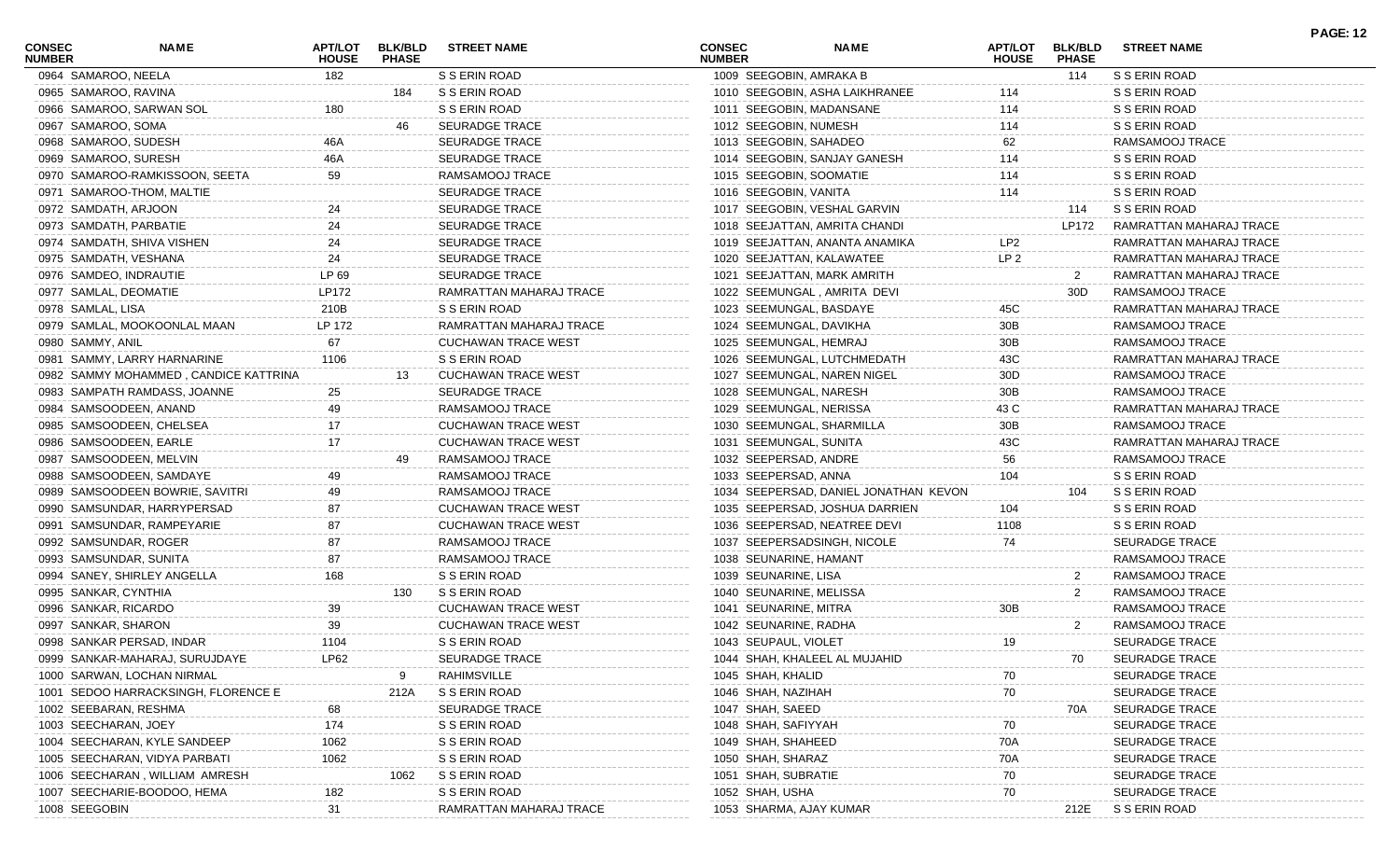| <b>CONSEC</b><br><b>NUMBER</b> | <b>NAME</b>                       | <b>APT/LOT</b><br><b>HOUSE</b> | <b>BLK/BLD</b><br><b>PHASE</b> | <b>STREET NAME</b>         | <b>CONSEC</b><br><b>NUMBER</b> | <b>NAME</b>                           | <b>APT/LOT</b><br><b>HOUSE</b> | <b>BLK/BLD</b><br><b>PHASE</b> | <b>STREET NAME</b>         | <b>PAGE: 13</b> |
|--------------------------------|-----------------------------------|--------------------------------|--------------------------------|----------------------------|--------------------------------|---------------------------------------|--------------------------------|--------------------------------|----------------------------|-----------------|
| 1054 SHARMA, MONICA            |                                   |                                | 212E                           | S S ERIN ROAD              | 1099 SITARAMSINGH, NAVIN       |                                       | 15                             |                                | RAMRATTAN MAHARAJ TRACE    |                 |
|                                | 1055 SHARMA, RIA LEELAWATIE       | 148                            |                                | S S ERIN ROAD              |                                | 1100 SITARAMSINGH, NIRVANI            | 15                             |                                | RAMRATTAN MAHARAJ TRACE    |                 |
| 1056 SHARMA, SHIVANG           |                                   |                                | 212E                           | S S ERIN ROAD              |                                | 1101 SITARAMSINGH, SIEUKUMARIE        | 15                             |                                | RAMRATTAN MAHARAJ TRACE    |                 |
| 1057 SHARMA, SHWETA            |                                   |                                | 212E                           | S S ERIN ROAD              | 1102 SOMAI, PASHONE            |                                       | 29                             |                                | <b>SEURADGE TRACE</b>      |                 |
|                                | 1058 SHUFFICK, CHANDANEE          | 73                             |                                | <b>CUCHAWAN TRACE WEST</b> | 1103 SOMAI, PEARL              |                                       | 29                             |                                | <b>SEURADGE TRACE</b>      |                 |
| 1059 SHYAM, ZELINA             |                                   | 45C                            |                                | RAMRATTAN MAHARAJ TRACE    |                                | 1104 SONNYBOY, DOOKHANIE ROHAN        | 57                             |                                | CUCHAWAN TRACE WEST        |                 |
| 1060 SIEW, BALRAM              |                                   | 35A                            |                                | <b>CUCHAWAN TRACE WEST</b> | 1105 SOODEEN, ERROL SAM        |                                       | 17                             |                                | <b>CUCHAWAN TRACE WEST</b> |                 |
|                                | 1061 SIEW, HARRIPERSAD            | LP7                            |                                | <b>CUCHAWAN TRACE WEST</b> | 1106 SOODEEN, KAMLA            |                                       | 17                             |                                | <b>CUCHAWAN TRACE WEST</b> |                 |
|                                | 1062 SIEW, PRAMDAYE LYSTRA        | 35                             |                                | RAMRATTAN MAHARAJ TRACE    | 1107 SOODEEN, VENESSA          |                                       | 17                             |                                | <b>CUCHAWAN TRACE WEST</b> |                 |
|                                | 1063 SIEW, RODNEY RAMDEO          | 35                             |                                | RAMRATTAN MAHARAJ TRACE    | 1108 SOOKDEO, AMIT             |                                       |                                | 31                             | RAMRATTAN MAHARAJ TRACE    |                 |
| 1064 SIEW, ROOPLAL             |                                   | 35                             |                                | RAMRATTAN MAHARAJ TRACE    |                                | 1109 SOOKDEO, BISHAM SUNDARAM         | 45                             |                                | RAMRATTAN MAHARAJ TRACE    |                 |
| 1065 SIEW, SAMDAYE             |                                   | 35                             |                                | <b>CUCHAWAN TRACE WEST</b> | 1110 SOOKDEO, DAVINDRA         |                                       | 1132                           |                                | S S ERIN ROAD              |                 |
| 1066 SIEW, SAMRAJ              |                                   | 35                             |                                | <b>CUCHAWAN TRACE WEST</b> | 1111 SOOKDEO, KALAWATIE        |                                       | 31                             |                                | RAMRATTAN MAHARAJ TRACE    |                 |
| 1067 SIEW, SARAN               |                                   | 35                             |                                | <b>CUCHAWAN TRACE WEST</b> |                                | 1112 SOOKDEO, KUMAR KUBIRSINGH        | 39                             |                                | RAMRATTAN MAHARAJ TRACE    |                 |
|                                | 1068 SIEWNARINE, LEELA            | 39                             |                                | <b>CUCHAWAN TRACE WEST</b> |                                | 1113 SOOKDEO, LOMOS BRYAN             | 37                             |                                | RAMRATTAN MAHARAJ TRACE    |                 |
| 1069 SIEWNARINE, RISHI         |                                   | 39                             |                                | <b>CUCHAWAN TRACE WEST</b> | 1114 SOOKDEO, PRACKASH         |                                       |                                | 31                             | RAMRATTAN MAHARAJ TRACE    |                 |
| 1070 SIGOBIN, BIKERY           |                                   | 61                             |                                | RAMSAMOOJ TRACE            | 1115 SOOKDEO, RAMRAJ           |                                       |                                | 37                             | <b>CUCHAWAN TRACE WEST</b> |                 |
| 1071 SIGOOLAM, OUDIT           |                                   | LP 67                          |                                | <b>SEURADGE TRACE</b>      |                                | 1116 SOOKDEO, RAVI JEWAN              |                                | 45                             | RAMRATTAN MAHARAJ TRACE    |                 |
|                                | 1072 SINGH, DEVI OMALA            | 42                             |                                | RAMRATTAN MAHARAJ TRACE    | 1117 SOOKDEO, SATYAM           |                                       |                                | 45                             | RAMRATTAN MAHARAJ TRACE    |                 |
| 1073 SINGH, HEMRAJIE           |                                   | 11B                            |                                | RAMSAMOOJ TRACE            | 1118 SOOKHAI, NAVIN            |                                       |                                |                                | RAMRATTAN MAHARAJ TRACE    |                 |
|                                | 1074 SINGH, KOONGE BEHARRY        | 11B                            |                                | RAMSAMOOJ TRACE            |                                | 1119 SOOKHANSINGH, ANGELA             | 16                             |                                | <b>SEURADGE TRACE</b>      |                 |
| 1075 SINGH, KUBAIR             |                                   |                                | 11B                            | RAMSAMOOJ TRACE            |                                | 1120 SOOKHANSINGH, CHRISTOPHER NATHAN |                                | 16                             | <b>SEURADGE TRACE</b>      |                 |
|                                | 1076 SINGH, MANMOHAN              | 9                              |                                | RAMRATTAN MAHARAJ TRACE    |                                | 1121 SOOKHANSINGH, CRYSTAL NATHALIA   | 16                             |                                | <b>SEURADGE TRACE</b>      |                 |
| 1077 SINGH, RAMDEO             |                                   | 11C                            |                                | RAMSAMOOJ TRACE            | 1122 SOOKHOO, HAIMRAJEE        |                                       | 78G                            |                                | RAMSAMOOJ TRACE            |                 |
|                                | 1078 SINGH, SHAILINDRA            | 43B                            |                                | RAMRATTAN MAHARAJ TRACE    |                                | 1123 SOOKHOO, NARINDRA GREGORY        |                                | 1096                           | S S ERIN ROAD              |                 |
| 1079 SINGH, SUMAIR             |                                   | 13                             |                                | RAMRATTAN MAHARAJ TRACE    | 1124 SOOKHOO, RAVIL            |                                       | 1096                           |                                | S S ERIN ROAD              |                 |
|                                | 1080 SINGH, TARA AELANTI ALOUGHTI | 42                             |                                | RAMRATTAN MAHARAJ TRACE    |                                | 1125 SOOKLAL-BABOORAM, INDRA          | 7A                             |                                | RAHIMSVILLE                |                 |
|                                | 1081 SINGH LALL, GABRIELLE GRACE  |                                | 53A                            | <b>CUCHAWAN TRACE WEST</b> |                                | 1126 SOOKNANAN SUMAIR, MALWATEE       | 165                            |                                | S S ERIN ROAD              |                 |
|                                | 1082 SINGH LALL, HANNAH           | 53                             |                                | <b>CUCHAWAN TRACE WEST</b> | 1127 SOOKOO, GRACE             |                                       | 1098                           |                                | S S ERIN ROAD              |                 |
|                                | 1083 SIPCHARAN, SASENARINE        | LP 178                         |                                | RAMRATTAN MAHARAJ TRACE    | 1128 SOOKOO, PHILIP            |                                       | 1098                           |                                | S S ERIN ROAD              |                 |
|                                | 1084 SIRJU, ADRIAN BRIAN          | 188                            |                                | S S ERIN ROAD              |                                | 1129 SOOKOO, SHELDON LINLEY           | 1098                           |                                | S S ERIN ROAD              |                 |
| 1085 SIRJU, ANGELA             |                                   | 1060                           |                                | S S ERIN ROAD              | 1130 SOOKRAM, DEOMATIE         |                                       | 1060                           |                                | S S ERIN ROAD              |                 |
| 1086 SIRJU, BASHPATI           |                                   | 124A                           |                                | S S ERIN ROAD              | 1131 SOOKRAM, DONNA            |                                       | 15A                            |                                | <b>SEURADGE TRACE</b>      |                 |
| 1087 SIRJU, DAVAN              |                                   | 124A                           |                                | S S ERIN ROAD              | 1132 SOOKRAM, KELVIN           |                                       | 1060                           |                                | S S ERIN ROAD              |                 |
| 1088 SIRJU, KAIMRAJ            |                                   | 188                            |                                | S S ERIN ROAD              | 1133 SOOKRAM, KHEMRAJ          |                                       | 45A                            |                                | RAMRATTAN MAHARAJ TRACE    |                 |
|                                | 1089 SIRJU, PRESHANT SHIVA        | 188                            |                                | S S ERIN ROAD              |                                | 1134 SOOKRAM, PHOOLANDAYE             |                                | 45                             | RAMRATTAN MAHARAJ TRACE    |                 |
|                                | 1090 SIRJU, PRIYA KAREN           | 188                            |                                | S S ERIN ROAD              |                                | 1135 SOOKRAM-BEKHARRY, GAITREE        | 61                             |                                | RAMSAMOOJ TRACE            |                 |
| 1091 SIRJU, REYNOLD            |                                   | 1060                           |                                | S S ERIN ROAD              | 1136 SOONDAR, CLAUDIE          |                                       | 64A                            |                                | <b>SEURADGE TRACE</b>      |                 |
| 1092 SIRJU, ROSHNIE            |                                   |                                | 124                            | S S ERIN ROAD              |                                | 1137 SOONDAR, DEVENDRA DAVID          | 18                             |                                | <b>SEURADGE TRACE</b>      |                 |
|                                | 1093 SIRJU, SELWYN WAYNE          | 1060                           |                                | S S ERIN ROAD              | 1138 SOONDAR, INDARDATH        |                                       | 18                             |                                | <b>SEURADGE TRACE</b>      |                 |
| 1094 SIRJU, TEANNA             |                                   |                                | 1060                           | S S ERIN ROAD              | 1139 SOONDAR, JASSIE           |                                       | <b>LP60</b>                    |                                | SEURADGE TRACE             |                 |
|                                | 1095 SIRJU, TEISHA REANN          | 1060                           |                                | S S ERIN ROAD              | 1140 SOONDAR, MARY             |                                       | 64                             |                                | <b>SEURADGE TRACE</b>      |                 |
|                                | 1096 SIRJU-GAYAPARSAD, VIDYAWATEE |                                | 124A                           | S S ERIN ROAD              | 1141 SOONDAR, MERLE            |                                       | 18                             |                                | <b>SEURADGE TRACE</b>      |                 |
|                                | 1097 SIRJU-RAMSAHAI, MOHANIE      | 8                              |                                | <b>SEURADGE TRACE</b>      |                                | 1142 SOONDAR, NISHI NADINE            | 18                             |                                | <b>SEURADGE TRACE</b>      |                 |
|                                | 1098 SITARAMSINGH, DAVE           | 15                             |                                | RAMRATTAN MAHARAJ TRACE    | 1143 SOONDAR, SOOKDEO          |                                       | 18                             |                                | <b>SEURADGE TRACE</b>      |                 |
|                                |                                   |                                |                                |                            |                                |                                       |                                |                                |                            |                 |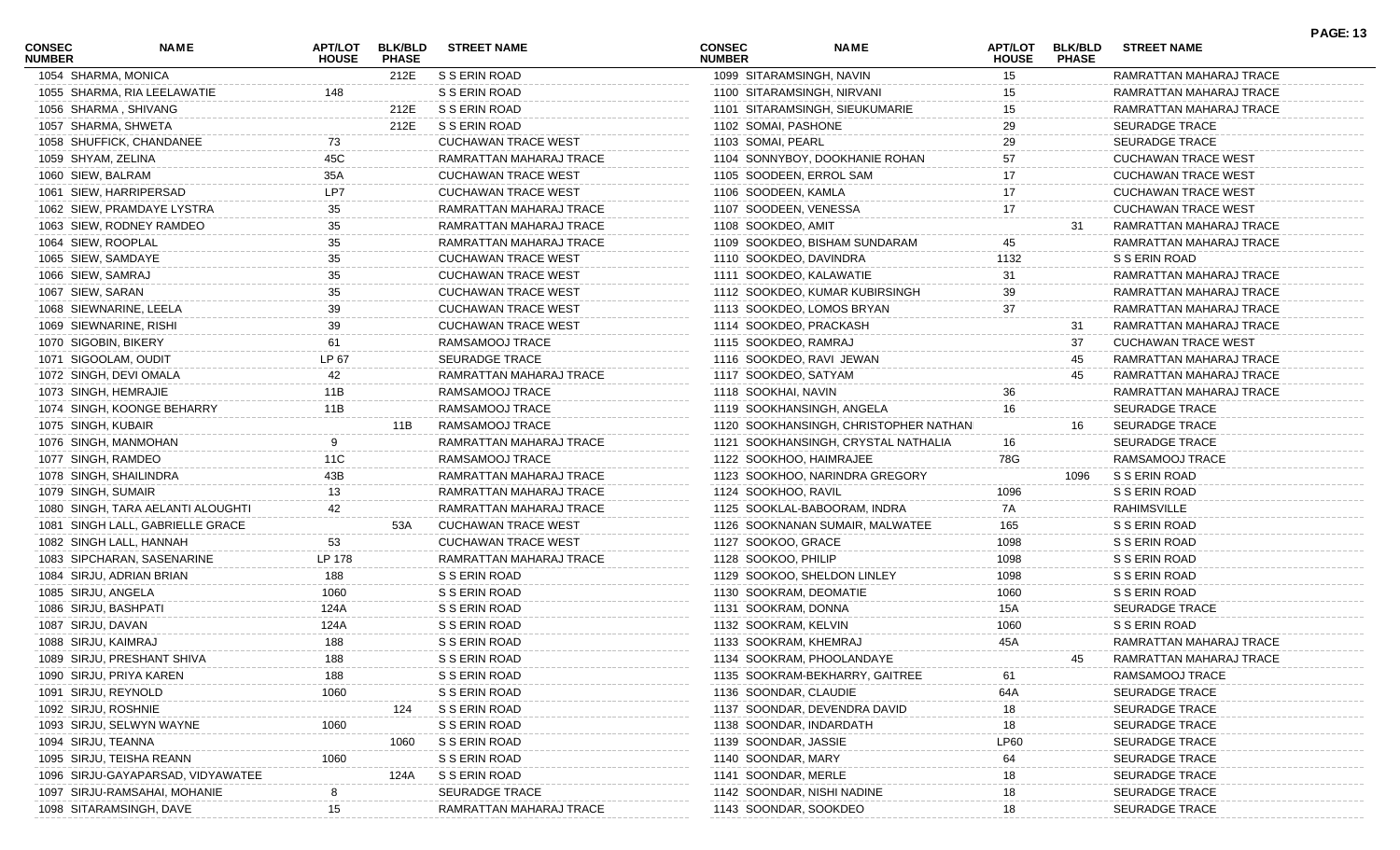| <b>CONSEC</b><br><b>NUMBER</b> | <b>NAME</b>                     | <b>APT/LOT</b><br><b>HOUSE</b> | <b>BLK/BLD</b><br><b>PHASE</b> | <b>STREET NAME</b>         |
|--------------------------------|---------------------------------|--------------------------------|--------------------------------|----------------------------|
|                                | 1144 SUBIAH, VIDIYA             |                                | 77                             | <b>CUCHAWAN TRACE WEST</b> |
|                                | 1145 SUBRAN, PRIYA JAYA         | 42                             |                                | RAMSAMOOJ TRACE            |
|                                | 1146 SUBRAN, RISHI              | 42                             |                                | RAMSAMOOJ TRACE            |
|                                | 1147 SUBRAN, SUNIL              | 42                             |                                | RAMSAMOOJ TRACE            |
|                                | 1148 SUBRAN, VIJAY              | 42                             |                                | RAMSAMOOJ TRACE            |
|                                | 1149 SUKHU, IVOR DEOLAL         | 136                            |                                | S S ERIN ROAD              |
|                                | 1150 SUKHU, REANNA SAMANTHA     | 136                            |                                | S S ERIN ROAD              |
|                                | 1151 SUKHU, ROGER               | 136                            |                                | S S ERIN ROAD              |
|                                | 1152 SUNARINE, ROYCHAND         | 9                              |                                | <b>CUCHAWAN TRACE WEST</b> |
|                                | 1153 SUNDAR, TARA               | 62                             |                                | <b>SEURADGE TRACE</b>      |
|                                | 1154 SUNDAR, VICKRAM            |                                | 62                             | <b>SEURADGE TRACE</b>      |
|                                | 1155 SUNDARSINGH, SOOKNARINE    | 9                              |                                | <b>CUCHAWAN TRACE WEST</b> |
|                                | 1156 SURJAN, NIRMALA            | 51                             |                                | RAMSAMOOJ TRACE            |
|                                | 1157 THOM, NICHOLAS             | LP 54                          |                                | <b>SEURADGE TRACE</b>      |
|                                | 1158 TILLUCKRAM, SHANDEL AMRITA |                                | 43D                            | RAMRATTAN MAHARAJ TRACE    |
|                                | 1159 TOODESH, NINA              | 17                             |                                | <b>SEURADGE TRACE</b>      |
|                                | 1160 TOODESH, REENU             |                                | 17                             | <b>SEURADGE TRACE</b>      |
|                                | 1161 TOODESH, SIMI              | 17                             |                                | <b>SEURADGE TRACE</b>      |
|                                | 1162 TOODESH, VIDA              |                                | 17                             | <b>SEURADGE TRACE</b>      |
|                                | 1163 VISHAM, INDARLAL           | 41A                            |                                | RAMRATTAN MAHARAJ TRACE    |
|                                | 1164 VISHAM, SHIVANA INDIRA     | LP <sub>6</sub>                |                                | RAMRATTAN MAHARAJ TRACE    |
|                                | 1165 VISHAM, SHIVANIE INDRANIE  |                                | LP6                            | RAMRATTAN MAHARAJ TRACE    |
|                                | 1166 VISHAM, SHOBHA             | LP <sub>6</sub>                |                                | RAMRATTAN MAHARAJ TRACE    |
|                                | 1167 ZHOU, RONGRUI              |                                | 164                            | S S ERIN ROAD              |
|                                |                                 |                                |                                |                            |